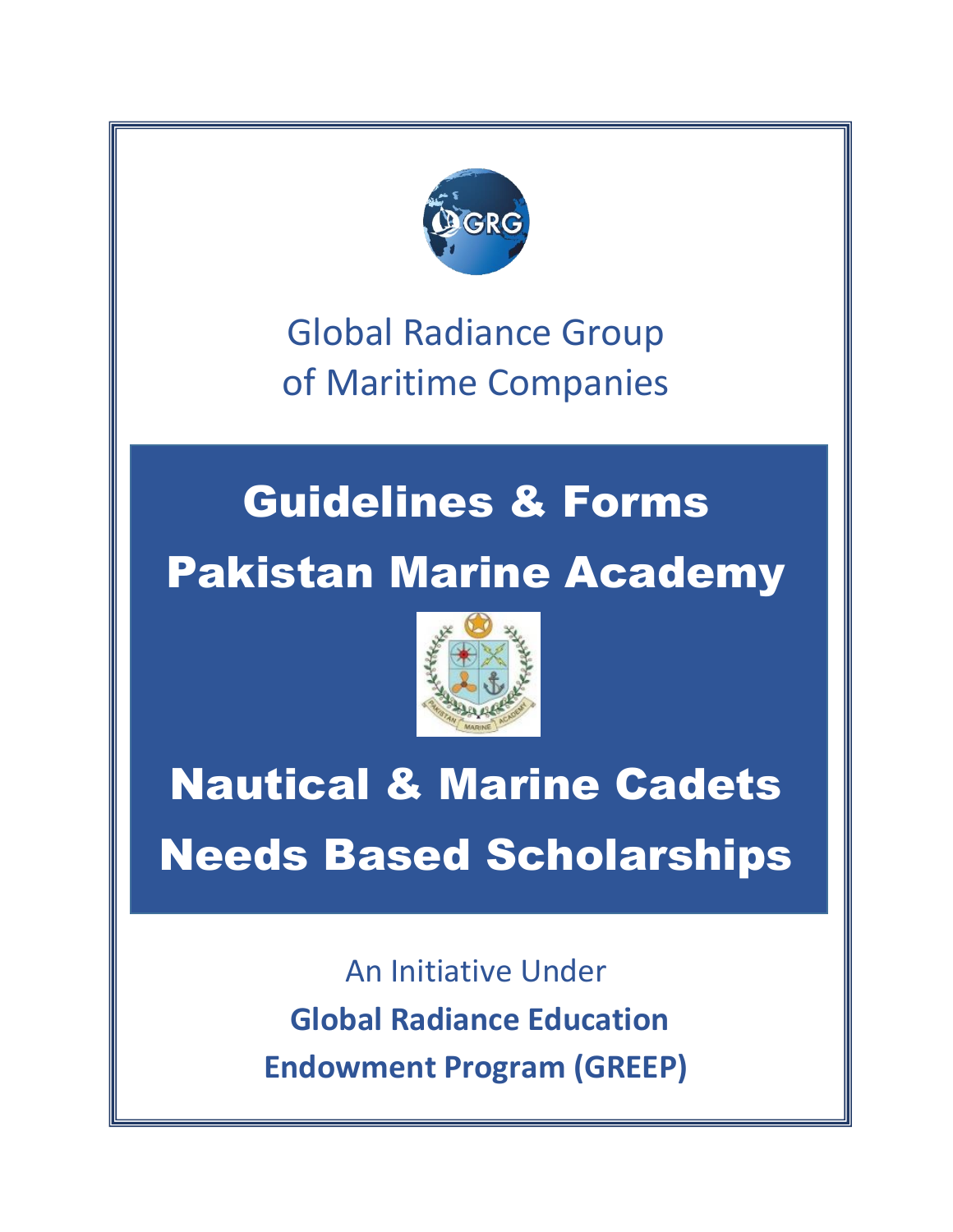## **GLOBAL RADIANCE EDUCATIONAL ENDOWMENT PROGRAM (GREEP) NEED BASED SCHOLARSHIPS FOR PAKISTAN MARINE ACADEMY CADETS**

**Q GRC** 

#### **PROCEDURE AND GUIDELINES**

#### **INTRODUCTION**

**Global Radiance Group of Maritime Companies (GRG)** offers a wide array of marine services around the globe. GRG's gamut of services includes Ship Management, Project Management, Marine & Offshore Turnkey Projects, Maritime Manpower Management, Livestock Transportation Management, Ship & Port Agency Services and more. The Group was founded in 2015 with its principal companies Global Radiance Ship Management (GRSM) at Singapore and Global Radiance Pakistan at Karachi. The core purpose of establishing Pakistan Chapter of GRG was to absorb Pakistani seafarers, especially apprentices, which face acute problems for dearth of Pakistani ships. Consequently, since inception GRG is a major job provider to Pakistani seafarers, especially cadets. GRG is committed to revive Pakistan shipping industry's glorious past by developing a large dependable pool of seafarers besides taking other substantial initiatives.

**Global Radiance Educational Endowment Program (GREEP)** is an initiative in the same vein. The program offers need based 100% residential need-based scholarships for deserving cadets of Pakistan Marine Academy. GREEP covers Nautical / Marine Engineering Cadets enrolled in Two Year Program for acquiring Associate Degree in Ship Management / Marine Engineering Disciplines. Beyond complete financial sponsorship for selected deserving cadets, GRG will also facilitate their post qualification employment in maritime industry.

#### **OBJECTIVE**

To empower financially underprivileged talented cadets of Pakistan Marine Academy with financial assistance and job opportunities in order to provide them equal opportunities for professional growth in maritime career.

#### **SCOPE**

The need-based scholarship program covers complete financial assistance for nautical / marine engineering cadets hailing from under-privileged backgrounds enrolled in two-year Associate Ship Management / Marine Engineering Degree Programs of Pakistan Marine Academy. The financial assistance under GREEP would include all expenses covered under Admission and Semester Fee as stated on PMA website. Four (4) such scholarships will be awarded for selected cadets including Two (2) each for Nautical and Marine Engineering Cadets in every batch/entry starting from 58th Batch of Pakistan Marine Academy.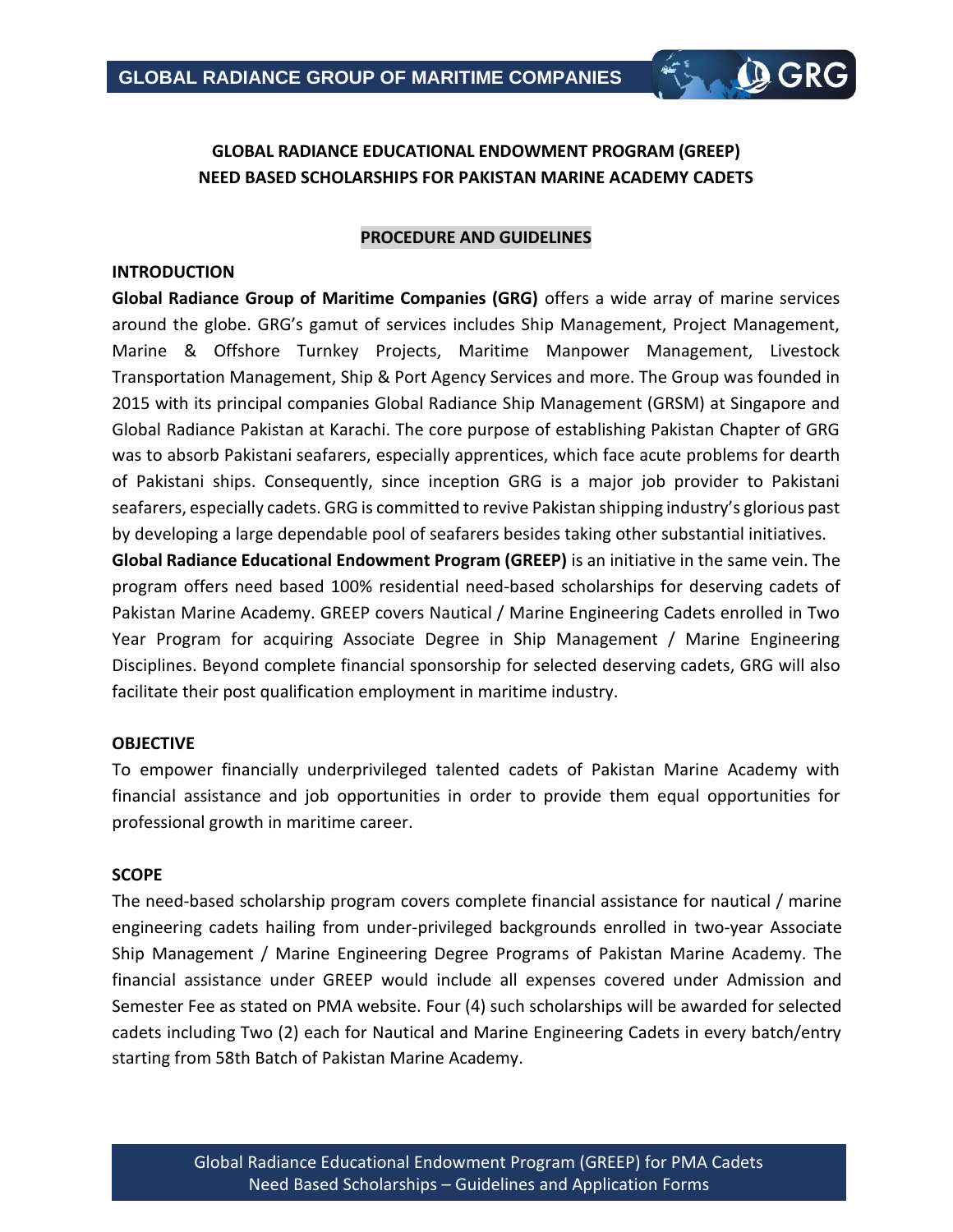#### **ELIGIBILITY CRITERIA**

The eligibility of a candidate for GREEP is linked to his financial background and applicant's overall merit in selection for Pakistan Marine Academy. Information and application forms will be available from PMA Chief Education Officer (CEO) office and may also be downloaded from Pakistan Marine Academy website. 'Scholarship Award Committee' (SAC) having officials from PMA and GRG will verify, evaluate and select most deserving candidates strictly based on defined selection criteria. Broad parameters for qualifying GREEP scholarship are as under.

**Q GRG** 

- Cadets from each new intake with less than Rs 600,000/- annual family income will be eligible to apply on prescribed application forms.
- The 'Scholarship Award Committee' (SAC) will verify the data provided by potential candidates, through available information. Ground verification of applicants' credentials will also be undertaken. Fraudulent statement of facts will render the applicant disqualified for GREEP besides other specified penalties.
- Two Applicants in each category (Nautical and Engineering) with lowest financial standing will be selected for the scholarship.
- In case of more candidates with similar financial standing than the available scholarship slots, candidates with higher PMA selection merit (SSC & HSC % + NTS Score) will be selected.
- The selection will be strictly and purely based on merit / defined criteria.
- In case any candidate's drop out, he will be replaced by next candidate on the waiting list.
- The decision of 'Scholarship Award Committee' (SAC) will be final.

#### **SCHOLARSHIP AWARD PROCESS**

The process for application, evaluation and selection for PMA GREEP scholarships has been dilated below.

- Due information about GREEP Scholarships will be placed on PMA website and PMA in-house notice boards.
- Interested candidates may receive 'Scholarship Application Form' from the Office of Chief Education Officer (CEO) Pakistan Marine Academy or may download directly from PMA website: *https://marineacademy.edu.pk*
- Duly completed scholarship forms along with supporting documents will be submitted with the office of CEO PMA before prescribed date.
- The candidates will also deposit a copy of the complete set of their application forms with the office of Global Radiance Group either in person or through courier service at the following address:

Global Radiance Pvt Ltd, Suites 712-714,

Caesar Tower (Opposite Aisha Bawani School), Main Shahrah e Faisal, Karachi. Phone: 021-213 278 2660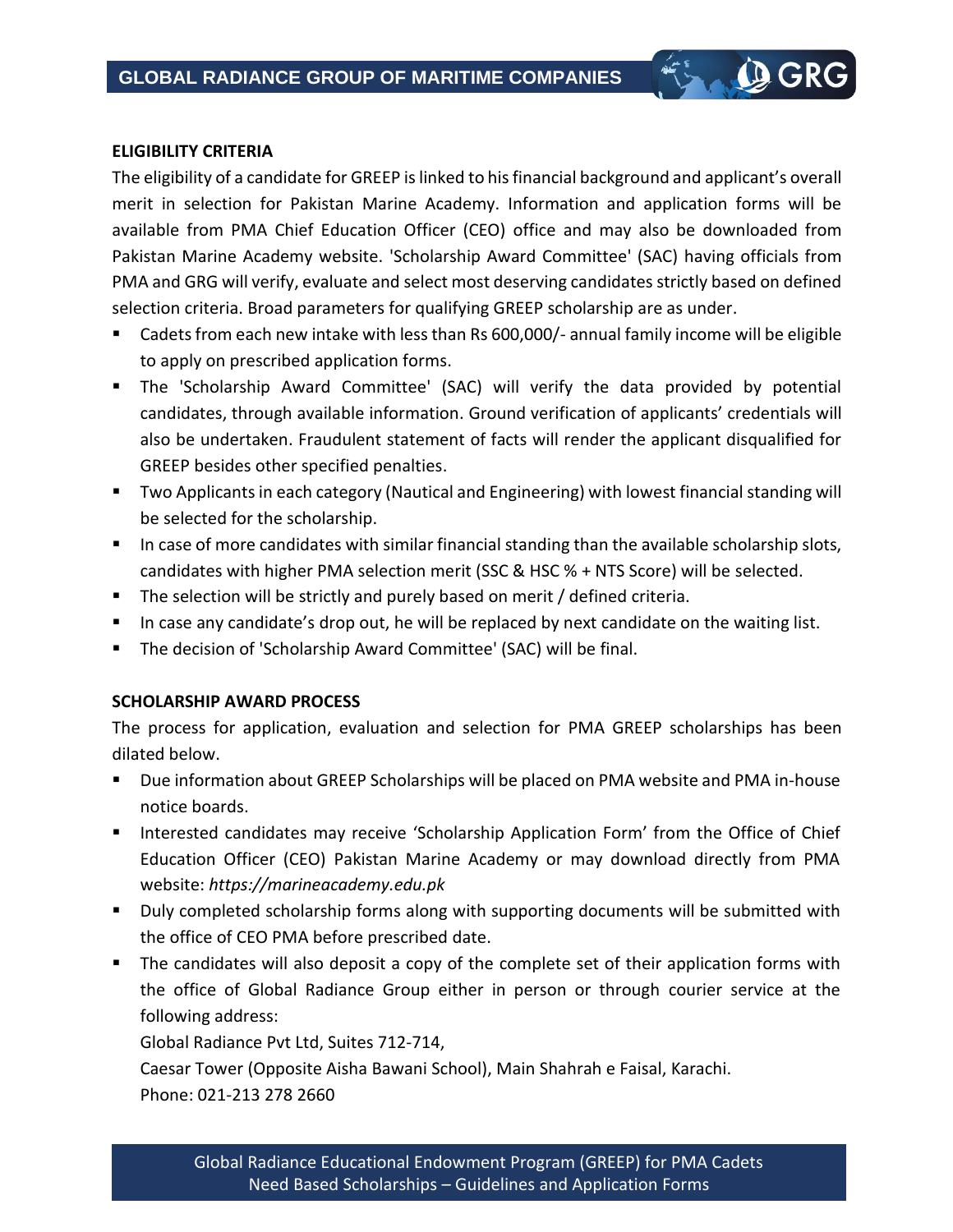■ Scholarship Award Committee' (SAC) will verify the credentials stated in application form through ground checks and record due comments on the application forms to be considered for selection process.

**Q GRG** 

- Notification of the scholarship awards will be placed on PMA website and in-house notice boards upon finalization.
- As Admission Fee / First Semester Fee would already be paid by the applicant before applying for scholarship, the dues will be deposited in selected candidates' desired accounts. For subsequent semesters, fee funding will be deposited directly in Pakistan Marine Academy's Fee Collection Account at the start of each semester/as per schedule.
- Total financial assistance will include admission charges, tuition fee, boarding & lodging and academic cost covered under admission and semester fee by PMA as stated in Joining Instructions / PMA website at the start of each semester.
- PMA will intimate funding requirements One Month in advance to Global Radiance Group (Karachi Office) for timely financial processing.

#### **CANCELLATION OF SCHOLARSHIP**

GREEP Scholarship will be immediately suspended in case an approved candidate is found guilty of moral turpitude or severe disciplinary violations. The decision for suspension will be taken by the Scholarship Award Committee (SAC) and will be considered final. In case of suspension of a candidate's scholarship, the same will be transferred to the next candidate on the waiting list from the same branch. Depending on the violation, cancellation of scholarship may be followed by termination from PMA. In case of cancellation of scholarship, already paid scholarship amount will be refunded by the individual or his parents / guardians. Following acts will particularly render a scholarship candidate ineligible.

- Any act, omission or offence, which is contrary to Pakistan Penal Code.
- Violation of State's laws/rules or committing any cognizable offence.
- Involvement in any anti-State activity.
- Providing false information.
- Being part or direct involvement of any criminal activity.
- Possession/use of narcotics or any involvement in related activity, directly or indirectly.
- Use of unfair means or found cheating during test/quizzes/examinations or assignments.
- Maintaining less than 2.5 cumulative GPA.
- Any other activity which is an unbecoming of a civilized citizen.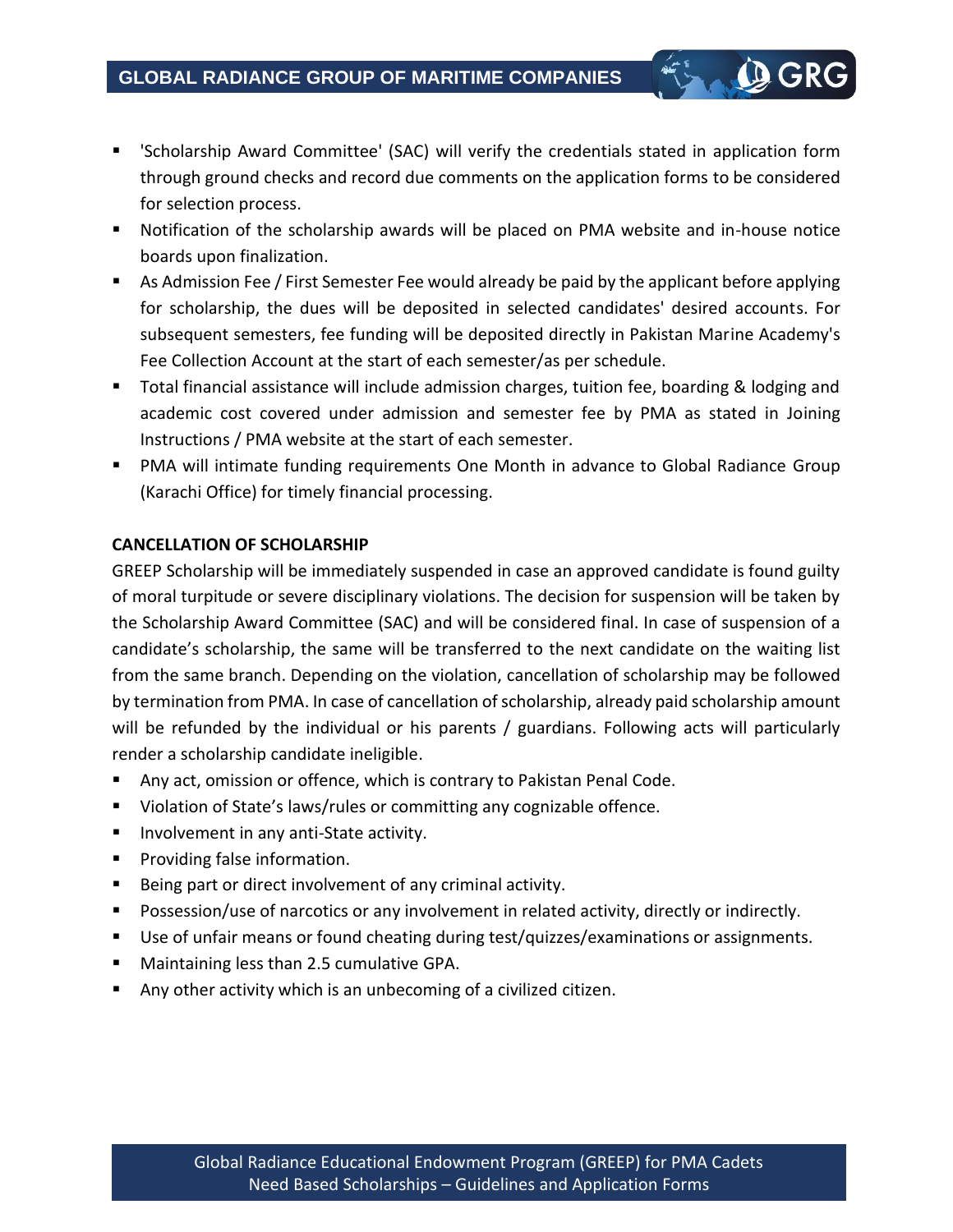#### **CONCLUSION**

Global Radiance Group of Maritime Companies (GRG) is committed to revive Pakistan's Maritime Industry. Since inception, GRG has made every possible endeavor to facilitate and support Pakistani seafarers in all perspectives. However, revival of the industry is a gigantic task warranting efforts by all stakeholders in tandem. GRG therefore expects and solicits support from all, especially the seafarers, to become national brand ambassadors resurrecting the glory enjoyed by our predecessors in the past. GRG scholarship beneficiaries are obliged to become flag bearers of this change.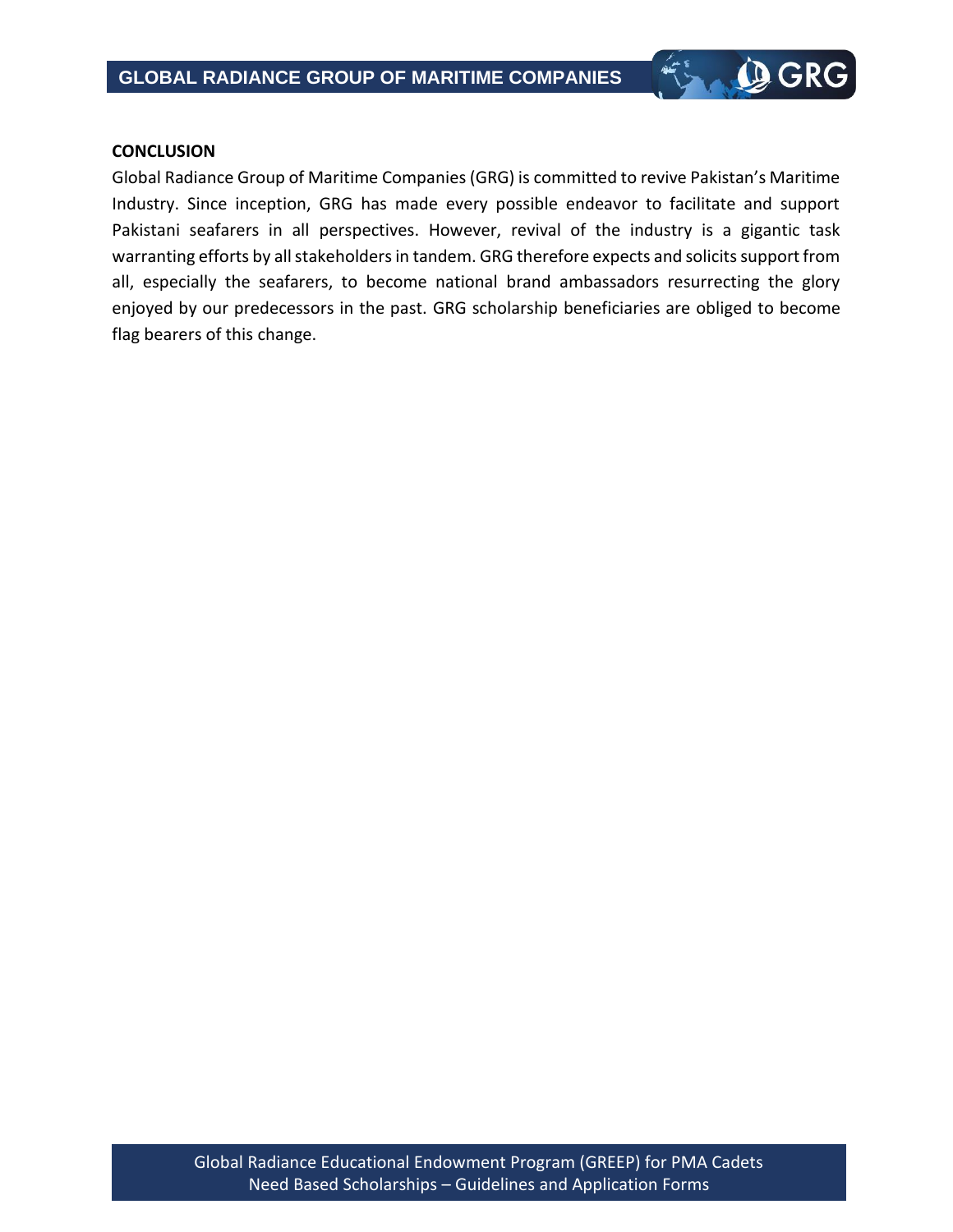#### **GLOBAL RADIANCE EDUCATIONAL ENDOWMENT PROGRAM (GREEP) NEED BASED SCHOLARSHIPS FOR PAKISTAN MARINE ACADEMY CADETS**

**Q GRG** 

#### **APPLICATION FORM INSTRUCTIONS**

#### **General Instructions**

- 1. GREEP Scholarship is based on assessment of need and merit. Selection will be decided on the basis of information provided in this form after thorough scrutiny & investigations by Scholarship Award Committee. Candidate may also be required to appear for interview before SAC.
- 2. Providing false or incomplete information and intentionally withholding desired information may result in one or all of the following:
	- a. Cancellation of admission / termination from PMA.
	- b. Initiation of criminal proceedings.
	- c. Disqualification for award of any future loan / scholarship.
	- d. Refund of all the payment received.

#### **Instructions for Filling Scholarship Application Form**

- 3. Before filling Application Form read and understand the instructions carefully.
- 4. No information required in this form is to be left unanswered and no information is to be intentionally withheld; failing which may lead to disciplinary actions as stated above.
- 5. In case of any query or doubt about filling-out the form, please contact CEO office or respective Divisional Officer (DO).
- 6. Following are few basic guidelines for filling-up the form:
	- a. Make a photocopy of the application form. Complete the photocopied form first ensuring that every entry is correct and final. Once checked from all perspectives, copy all information from photocopied form to the original form.
	- b. Fill in the form using Black Ball Point Pen and write in CAPITAL letters.
	- c. Answer all questions. Those not applicable should be marked 'NA'.
	- d. Furnish factual, comprehensive and authentic information in the form.
	- e. Extra sheets may be attached with the form for additional information or where columns are not sufficient, giving respective refence on the attached sheet.
	- f. For family financial reporting parents / guardian may be consulted for guidance.
	- g. Whenever in doubt, seek help from the respective Divisional Officer or CEO office.
	- h. Confirm each required document is attached and mark tick on attached Checklist.
	- i. Submit duly completed application form at CEO office or with respective DO.
	- j. Deposit a readable photocopy of the complete set of Application Form with attachments at Global Radiance Group Karachi Office in person or through courier.
	- k. Affidavit only needs to be submitted after final selection of the candidate and therefore all applicants do not need to provide it at the time of applying.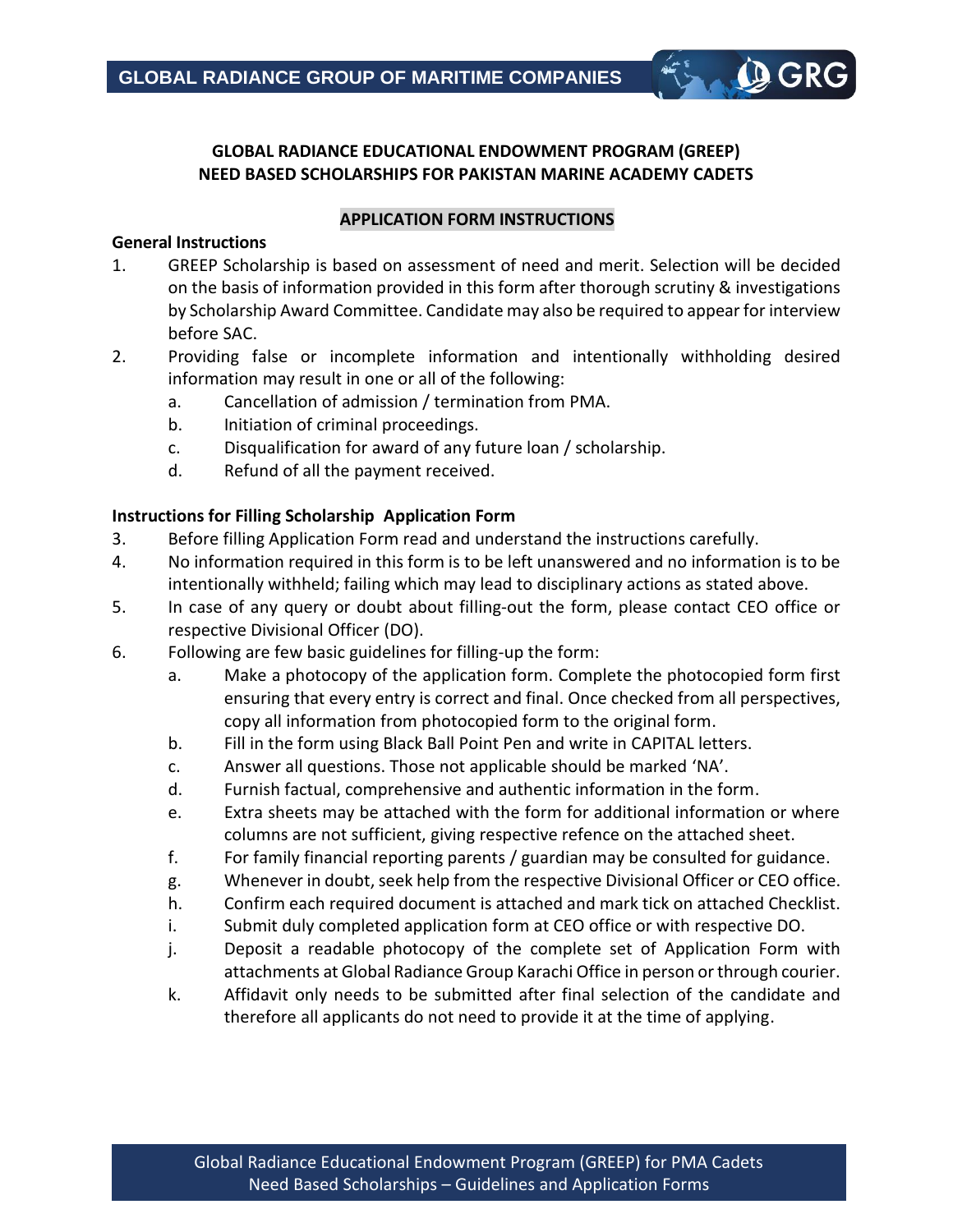#### **GLOBAL RADIANCE EDUCATIONAL ENDOWMENT PROGRAM (GREEP) NEED BASED SCHOLARSHIPS FOR PAKISTAN MARINE ACADEMY CADETS**

#### **APPLICATION FORM**

#### **REMINDER**:

- Before start filling this form, carefully read the instructions.
- **E** Information, as required by this form, should not be intentionally withheld; failing which may lead to a disciplinary action.
- In case of any query or any doubt, contact CEO office or respective Divisional officer at PMA.
- You may attach extra sheets, referring relevant para number.

Paste 2 x 2 Inches Photograph with Blue Background (Enclose 02 additional photos also in separate envelop)

**Q GRG** 

## **PART – 1 PERSONAL INFORMATION**

Degree Title / Program (Nautical or Engineering): \_\_\_\_\_\_\_\_\_\_\_\_\_\_\_\_\_\_\_\_\_\_\_\_\_\_\_\_\_\_

| 1. | <b>Cadet Name</b>      |  |
|----|------------------------|--|
|    | $\vert$ 2. Academy No. |  |

| <b>NIC No</b> |  |  |  |  |  |  |  |  |
|---------------|--|--|--|--|--|--|--|--|
|               |  |  |  |  |  |  |  |  |

| 4. | Date of Birth   |  |
|----|-----------------|--|
| 5. | <b>Domicile</b> |  |
|    | (with date)     |  |
| 6. | Religion        |  |

| <b>Permanent Address:</b> |         |
|---------------------------|---------|
|                           | Road/   |
| House No. (If any)        | Street  |
| Mohalla/Sector/Phase      | Village |
| Identifying Landmark(s)   | Police  |
| near home location        | Station |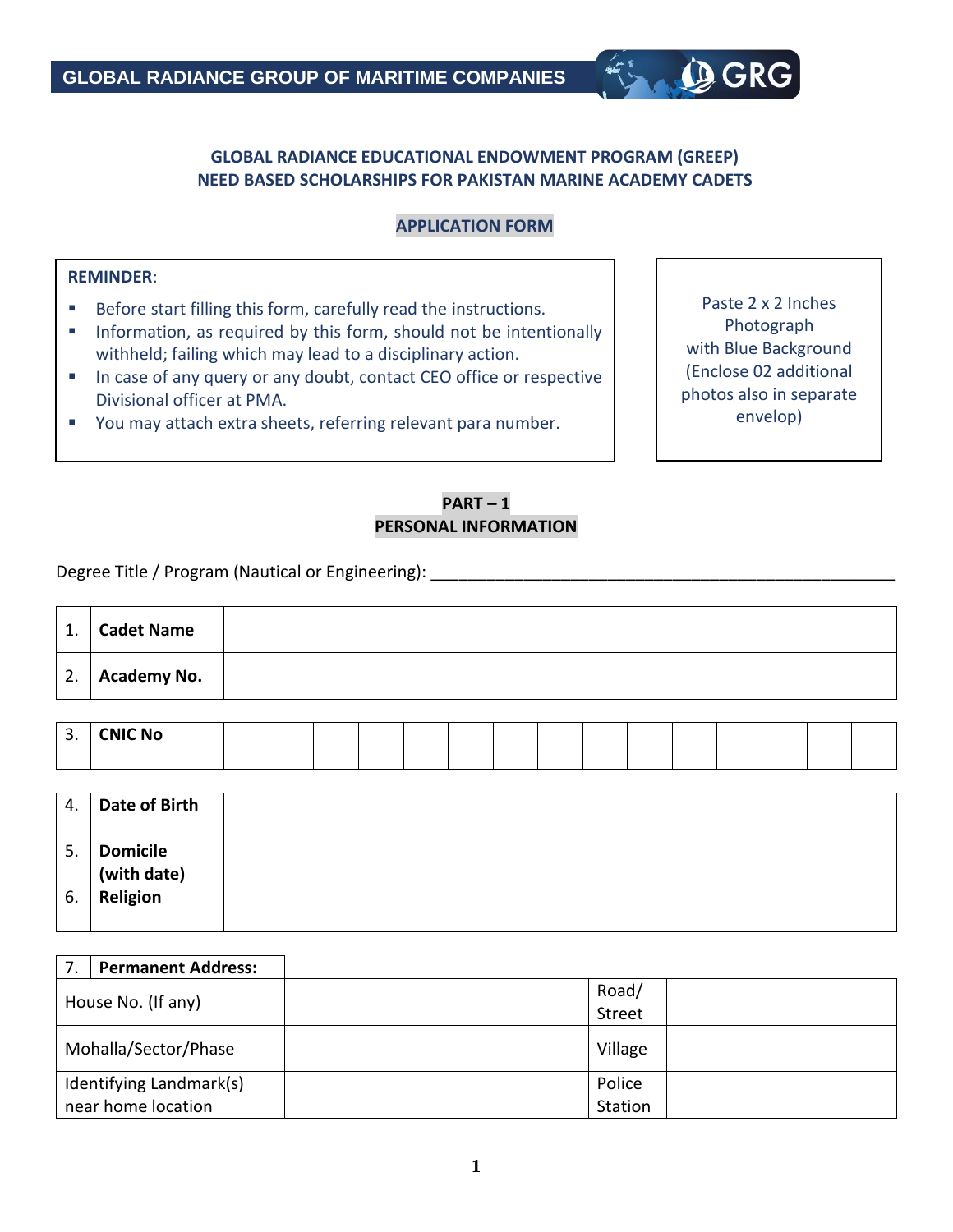

| Tehsil   | District |  |
|----------|----------|--|
| Province | Post     |  |
|          | Code     |  |

| 8.                      | <b>Present Address:</b> |                 |
|-------------------------|-------------------------|-----------------|
|                         |                         | Road/           |
|                         | House No. (If any)      | Street          |
|                         | Mohalla/Sector/Phase    | Village         |
| Identifying landmark(s) |                         | Police          |
|                         | near home location:     | Station         |
| Tehsil                  |                         | <b>District</b> |
| Province                |                         | Post            |
|                         |                         | Code            |

| 9.                                        | <b>Contact Information:</b> |  |
|-------------------------------------------|-----------------------------|--|
| Residential Landline Nos (with area code) |                             |  |
| Office / Workplace of Parents/Guardians   |                             |  |
| Parents/Guardians Cell No (s)             |                             |  |
|                                           | Parents/Guardians E-mail    |  |

| 10. |                 | <b>Details of Educational Qualifications:</b> |        |        |                                |            |
|-----|-----------------|-----------------------------------------------|--------|--------|--------------------------------|------------|
| Ser | Level           | Class(s)                                      | From   | To     | <b>Educational Institution</b> | Grade /    |
|     |                 |                                               | (Year) | (Year) | (Give full particulars)        | Percentage |
|     | Primary         |                                               |        |        |                                |            |
|     | Secondary       |                                               |        |        |                                |            |
|     | Middle          |                                               |        |        |                                |            |
|     | SSC/Equivalent  |                                               |        |        |                                |            |
|     | HSSC/Equivalent |                                               |        |        |                                |            |
|     |                 |                                               |        |        |                                |            |
|     |                 |                                               |        |        |                                |            |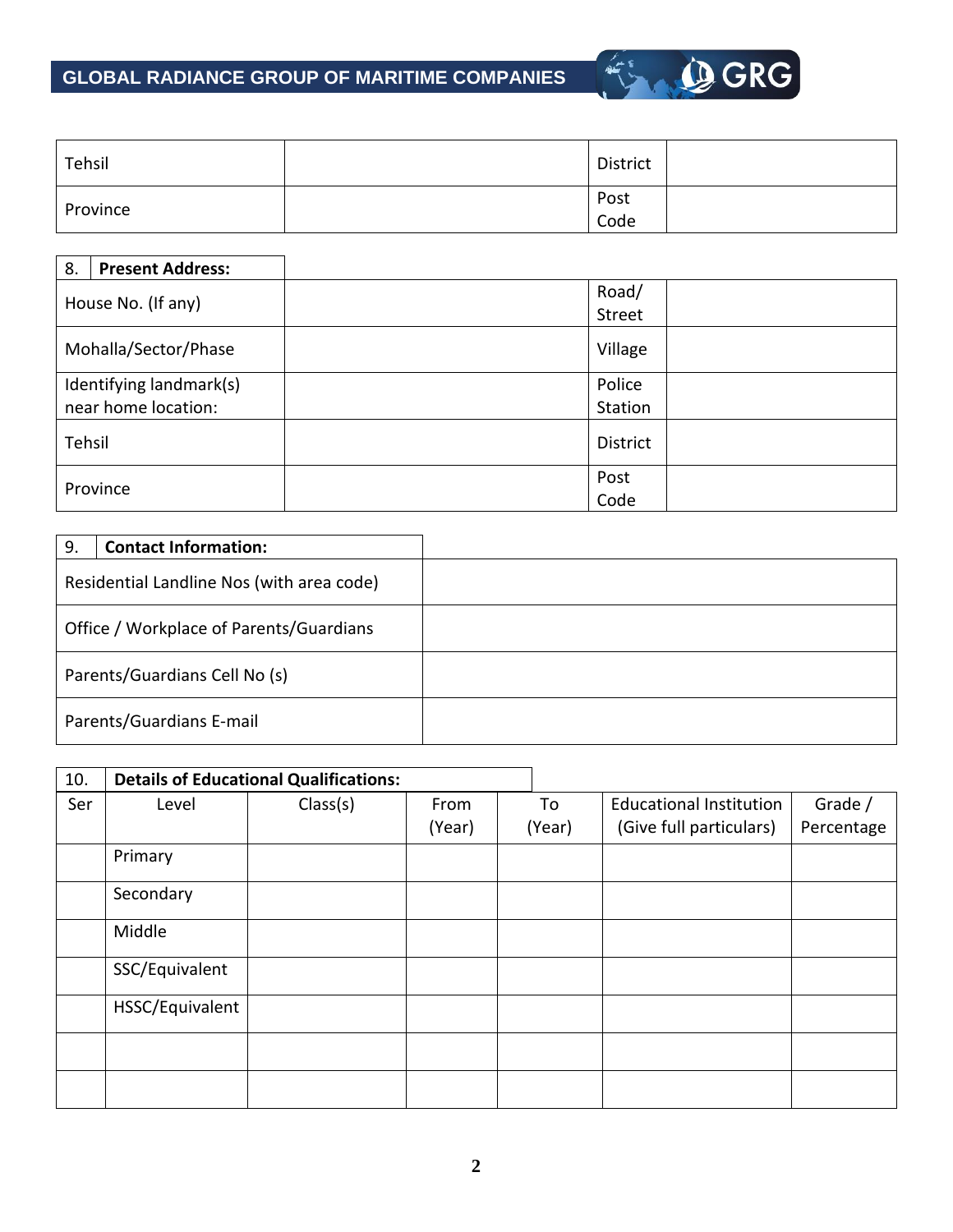

**PART – 2 FAMILY PARTICULARS**

#### 1. **Details of Parents:**

| Father's Name                    |        |           |  |
|----------------------------------|--------|-----------|--|
| CNIC No.                         |        |           |  |
| Occupation Type                  |        |           |  |
| <b>Professional Status</b>       |        |           |  |
| (Employed/Retired/Business       |        |           |  |
| Owner)                           |        |           |  |
| Name of                          |        |           |  |
| Employer/Company/                |        |           |  |
| <b>Business</b>                  |        |           |  |
| Designation & Grade, if any      |        |           |  |
| (BPS/SPS/PTC etc.)               |        |           |  |
| <b>National Tax Number (NTN)</b> |        |           |  |
|                                  |        |           |  |
|                                  | Office | Residence |  |
| Telephone Nos:                   | Mobile |           |  |
| Email                            |        |           |  |
|                                  |        |           |  |

| Mother's Name              |  |
|----------------------------|--|
| <b>CNIC No</b>             |  |
| Occupation Type            |  |
| <b>Professional Status</b> |  |
| (Housewife/Employed)       |  |
| Name of                    |  |
| Employer/Company/          |  |
| Business (If applicable)   |  |
| Designation & Grade        |  |
| (BPS/SPS/PTC etc.)         |  |
| National Tax Number (NTN)  |  |
|                            |  |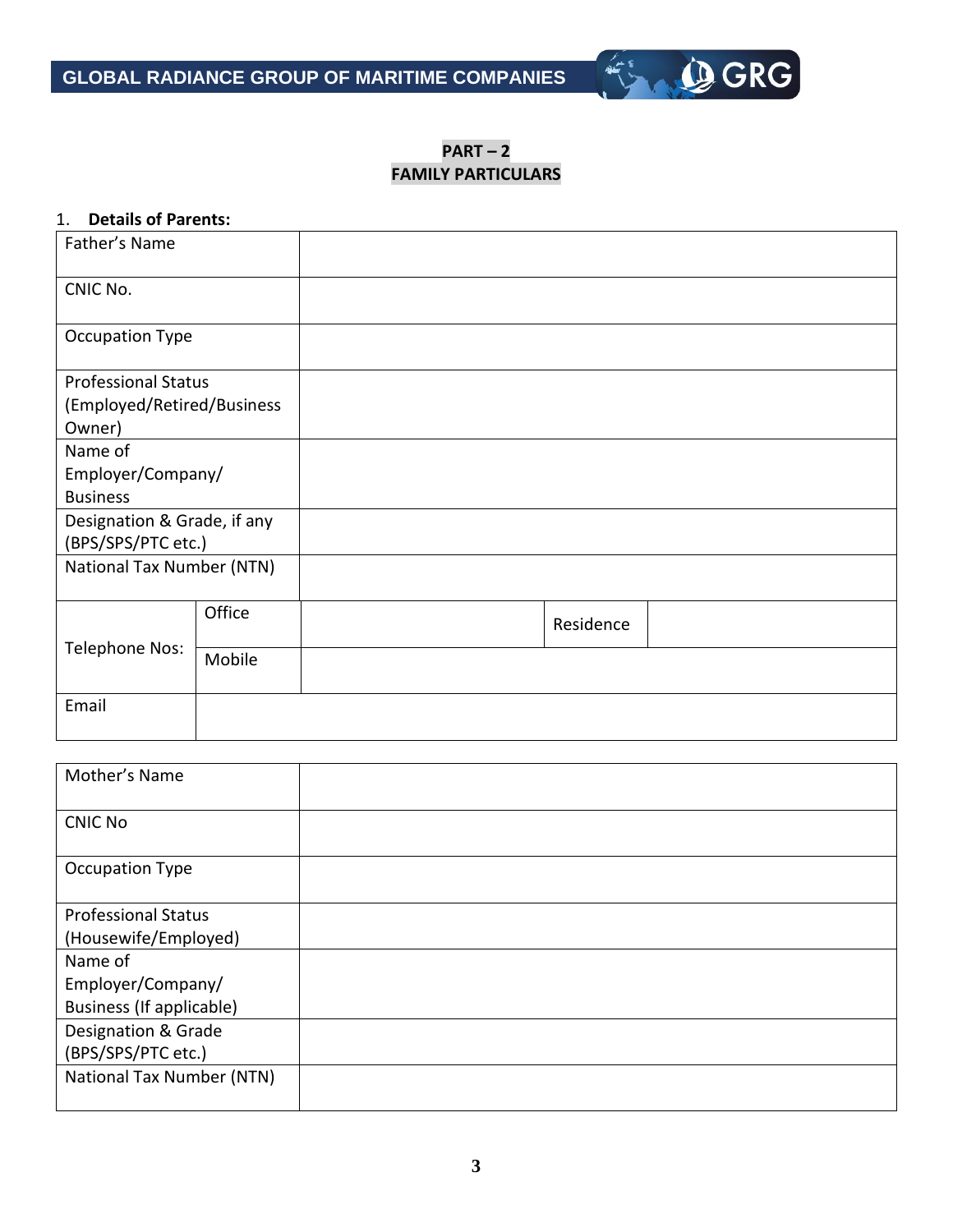

|                      | Office | Residence |  |
|----------------------|--------|-----------|--|
| Telephone No:        | Mobile |           |  |
| <b>Email Address</b> |        |           |  |

#### 2. **Detail of Guardian's / Person Taking Care of Financial Needs of the Applicant:**

| Name                       |        |           |
|----------------------------|--------|-----------|
| Relationship with Cadet    |        |           |
| <b>CNIC No</b>             |        |           |
| Occupation Type            |        |           |
| <b>Professional Status</b> |        |           |
| (Employed/Retired/Business |        |           |
| Owner):                    |        |           |
| Name of                    |        |           |
| Employer/Company/          |        |           |
| <b>Business</b>            |        |           |
| National Tax Number (NTN)  |        |           |
| Designation & Grade        |        |           |
| (BPS/SPS/PTC etc.)         |        |           |
|                            | Office | Residence |
| Telephone No:              | Mobile |           |
| <b>Email Address</b>       |        |           |

#### 3. **Detail of Family Members currently Living at Cadet's Home with Parents / Guardian:**

| Ser | Name of Family<br>Member | Relation | Marital<br><b>Status</b> | Occupation | Monthly Income<br>(if any) |
|-----|--------------------------|----------|--------------------------|------------|----------------------------|
| а.  |                          |          |                          |            |                            |
| b.  |                          |          |                          |            |                            |
| c.  |                          |          |                          |            |                            |
| d.  |                          |          |                          |            |                            |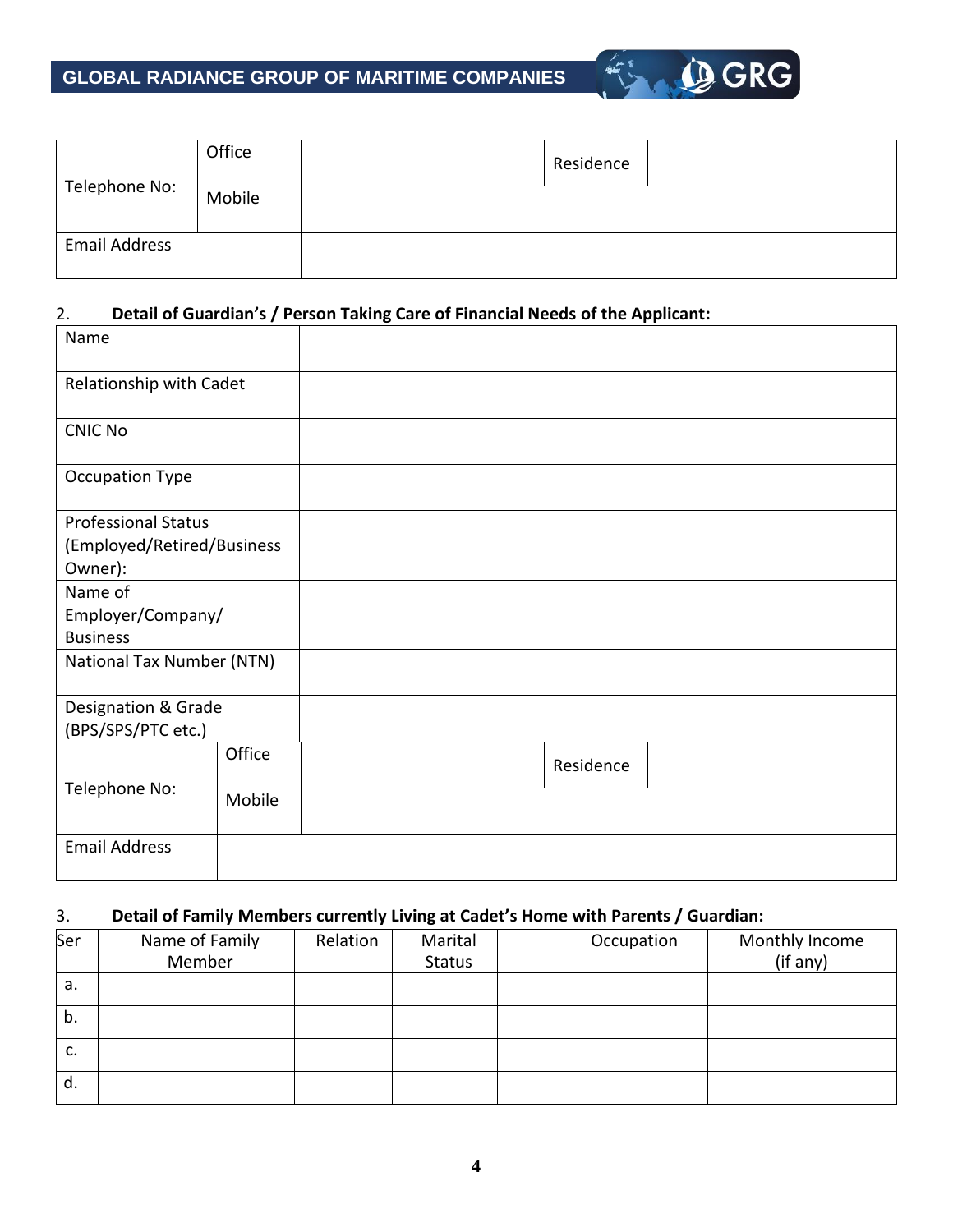# **GLOBAL RADIANCE GROUP OF MARITIME COMPANIES**

| e. |  |  |  |
|----|--|--|--|
| f. |  |  |  |
| g. |  |  |  |
| h. |  |  |  |
| i. |  |  |  |
| j. |  |  |  |
| k. |  |  |  |
| ι. |  |  |  |
| m. |  |  |  |

**OGRG** 

#### 4. **Details of Studying Brothers / Sisters:**

| Ser | . .<br>Name | Relationship<br>with applicant | Name & Address<br>of Institute | Monthly Fee |
|-----|-------------|--------------------------------|--------------------------------|-------------|
| a.  |             |                                |                                |             |
| b.  |             |                                |                                |             |
| c.  |             |                                |                                |             |
| d.  |             |                                |                                |             |
| e.  |             |                                |                                |             |
| f.  |             |                                |                                |             |
| g.  |             |                                |                                |             |
| h.  |             |                                |                                |             |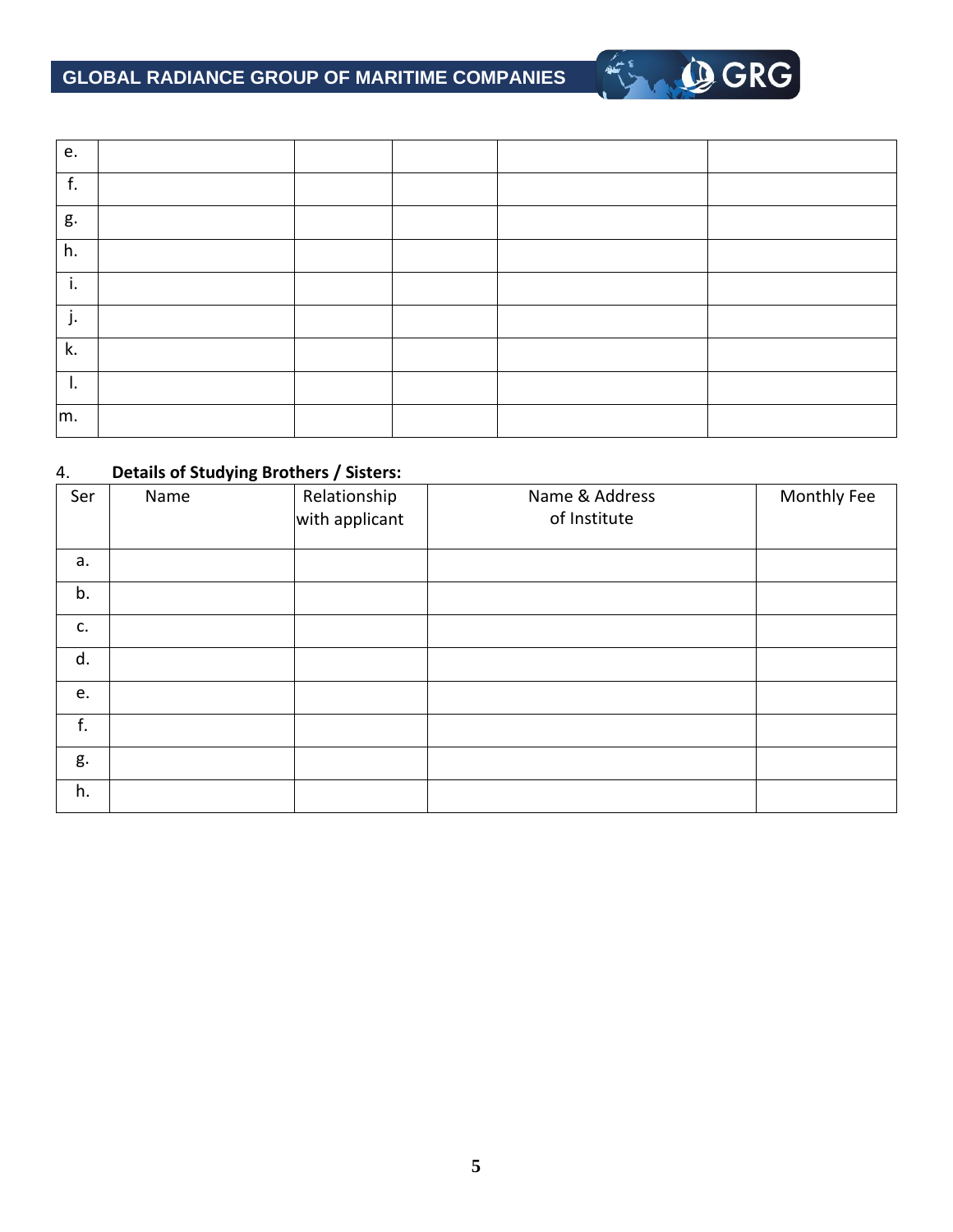## **PART – 3 FINANCIAL DETAILS**

**OGRG** 

#### **INCOME**

1. **Details of Earning Family Members:** (Take extra sheet if required)

| Ser | <b>Family Member</b><br>Name                                 | Relationship<br>with Cadet | occupation<br>(Specify) | Designation | Organization<br>Name | Monthly<br>Gross<br>Pay/Earning |
|-----|--------------------------------------------------------------|----------------------------|-------------------------|-------------|----------------------|---------------------------------|
| a.  |                                                              |                            |                         |             |                      |                                 |
| b.  |                                                              |                            |                         |             |                      |                                 |
| c.  |                                                              |                            |                         |             |                      |                                 |
| d.  |                                                              |                            |                         |             |                      |                                 |
| e.  |                                                              |                            |                         |             |                      |                                 |
| f.  |                                                              |                            |                         |             |                      |                                 |
|     | Total Monthly Family Income (add Self Income, if applicable) |                            |                         |             |                      |                                 |

#### 2. **Family's Monthly Income from Assets**:

| Ser | <b>Income Source</b> | Father | Mother | Self | Other | Total |
|-----|----------------------|--------|--------|------|-------|-------|
| a.  | Property Rent        |        |        |      |       |       |
| b.  | Land Lease           |        |        |      |       |       |
| c.  | <b>Bank Deposits</b> |        |        |      |       |       |
| d.  | Shares / Securities  |        |        |      |       |       |
| e.  | Other (Specify)      |        |        |      |       |       |
|     | Total                |        |        |      |       |       |

#### 3. **Total Monthly Family Income**:

| Ser | <b>Family Member</b><br>Name | Relationship<br>with Cadet | Monthly Income<br>from Assets | <b>Monthly Gross</b><br>Pay / Earning | <b>Monthly Net</b><br>(Take home)<br>Pay/Earning |
|-----|------------------------------|----------------------------|-------------------------------|---------------------------------------|--------------------------------------------------|
| a.  |                              |                            |                               |                                       |                                                  |
| b.  |                              |                            |                               |                                       |                                                  |
| c.  |                              |                            |                               |                                       |                                                  |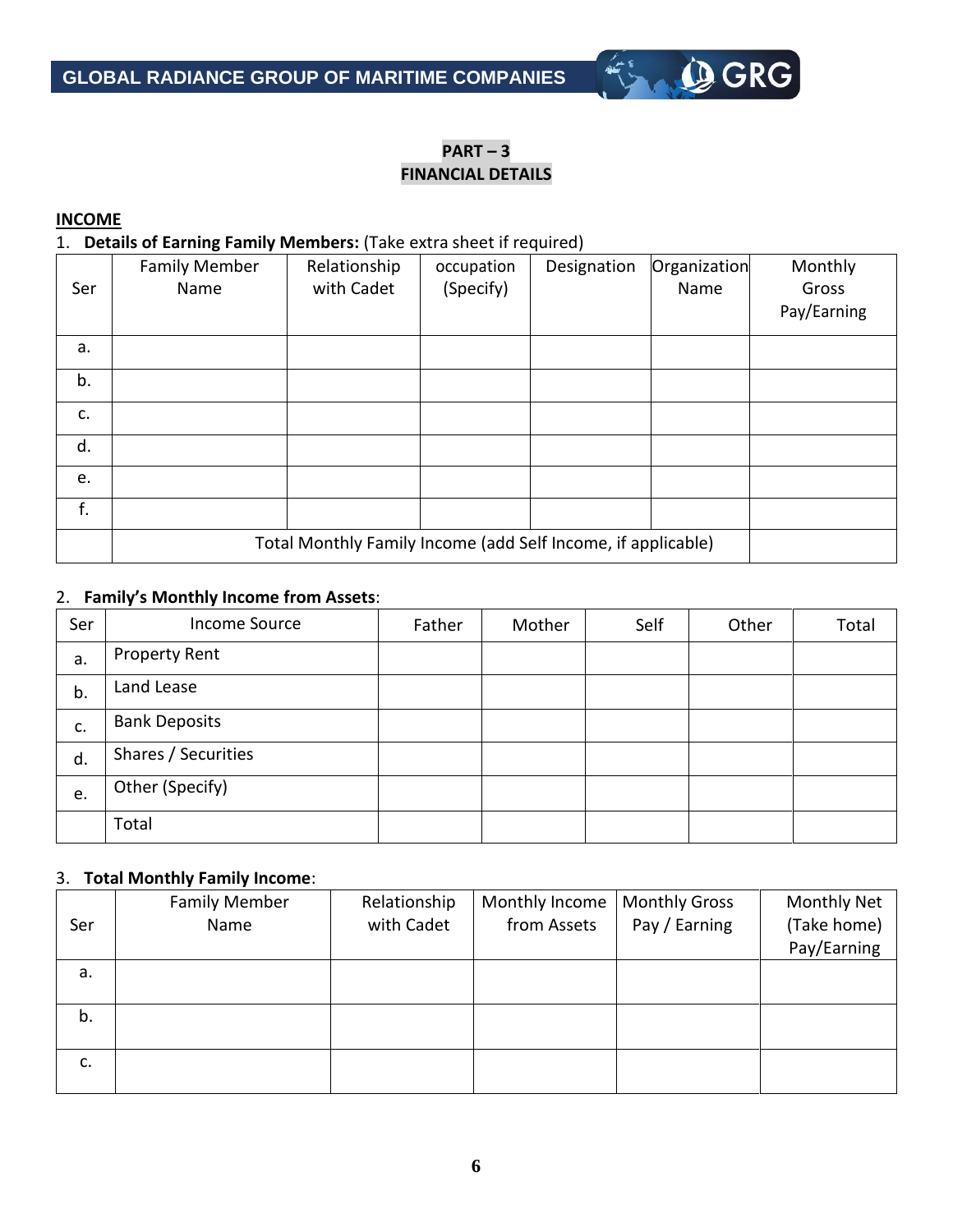

| α. |                                      |  |  |
|----|--------------------------------------|--|--|
|    | Total Monthly Income in Pak Rupees > |  |  |
|    | Total Annual Income in Pak Rupees >  |  |  |

#### **EXPENDITURES**

#### 4. **Accommodation Expenditures:**

- a. Type of accommodation (Bungalow/apartment/Town house/Village house):
- b. House Status (Self or Family owned/Government owned/Rented/other):
- c. Rent paid by (Self/Employer/Government/others: \_\_\_\_\_\_\_\_\_\_\_\_\_\_\_\_\_\_\_\_\_\_\_\_\_\_\_\_\_\_

|     | d. House / Plot Size:        | Square feet  | Covered area: | Square feet                              |                                      |
|-----|------------------------------|--------------|---------------|------------------------------------------|--------------------------------------|
| Ser | <b>Accommodation Address</b> | No. of Rooms |               | Approximate<br>Value of<br>Accommodation | Accommodation<br><b>Monthly Rent</b> |
|     |                              |              |               |                                          |                                      |
|     |                              |              |               |                                          |                                      |

\_\_\_\_\_\_\_\_\_\_\_\_\_\_\_\_\_\_\_\_\_\_\_\_\_\_\_\_\_\_\_\_\_\_\_\_\_\_\_\_\_\_\_\_\_\_\_\_\_\_\_\_\_\_\_\_\_\_\_\_\_\_\_\_\_\_\_\_\_\_\_\_\_\_\_\_\_\_\_\_\_\_\_\_

\_\_\_\_\_\_\_\_\_\_\_\_\_\_\_\_\_\_\_\_\_\_\_\_\_\_\_\_\_\_\_\_\_\_\_\_\_\_\_\_\_\_\_\_\_\_\_\_\_\_\_\_\_\_\_\_\_\_\_\_\_\_\_\_\_\_\_\_\_\_\_\_\_\_\_\_\_\_\_\_\_\_\_\_

#### 5. **Any Other House/Flat Owned by the Parents/Guardian:** (if yes please specify with location and size)

\_\_\_\_\_\_\_\_\_\_\_\_\_\_\_\_\_\_\_\_\_\_\_\_\_\_\_\_\_\_\_\_\_\_\_\_\_\_\_\_\_\_\_\_\_\_\_\_\_\_\_\_\_\_\_\_\_\_\_\_\_\_\_\_\_\_\_\_\_\_\_\_\_\_\_\_\_\_\_\_\_\_\_\_ \_\_\_\_\_\_\_\_\_\_\_\_\_\_\_\_\_\_\_\_\_\_\_\_\_\_\_\_\_\_\_\_\_\_\_\_\_\_\_\_\_\_\_\_\_\_\_\_\_\_\_\_\_\_\_\_\_\_\_\_\_\_\_\_\_\_\_\_\_\_\_\_\_\_\_\_\_\_\_\_\_\_\_\_

#### 6. **Utilities Expenditures:**

| (Total Amount of Utilities Paid during last 12 months) |  |  |  |  |  |  |  |
|--------------------------------------------------------|--|--|--|--|--|--|--|
| Electricity<br>Telephone<br>Water<br>Gas               |  |  |  |  |  |  |  |
|                                                        |  |  |  |  |  |  |  |
|                                                        |  |  |  |  |  |  |  |
|                                                        |  |  |  |  |  |  |  |
|                                                        |  |  |  |  |  |  |  |

7. **2019 Medical Expenditures**: (Total amount spent on family members treatment)

\_\_\_\_\_\_\_\_\_\_\_\_\_\_\_\_\_\_\_\_\_\_\_\_\_\_\_\_\_\_\_\_\_\_\_\_\_\_\_\_\_\_\_\_\_\_\_\_\_\_\_\_\_\_\_\_\_\_\_\_\_\_\_\_\_\_\_\_\_\_\_\_\_\_\_\_\_\_\_\_\_\_\_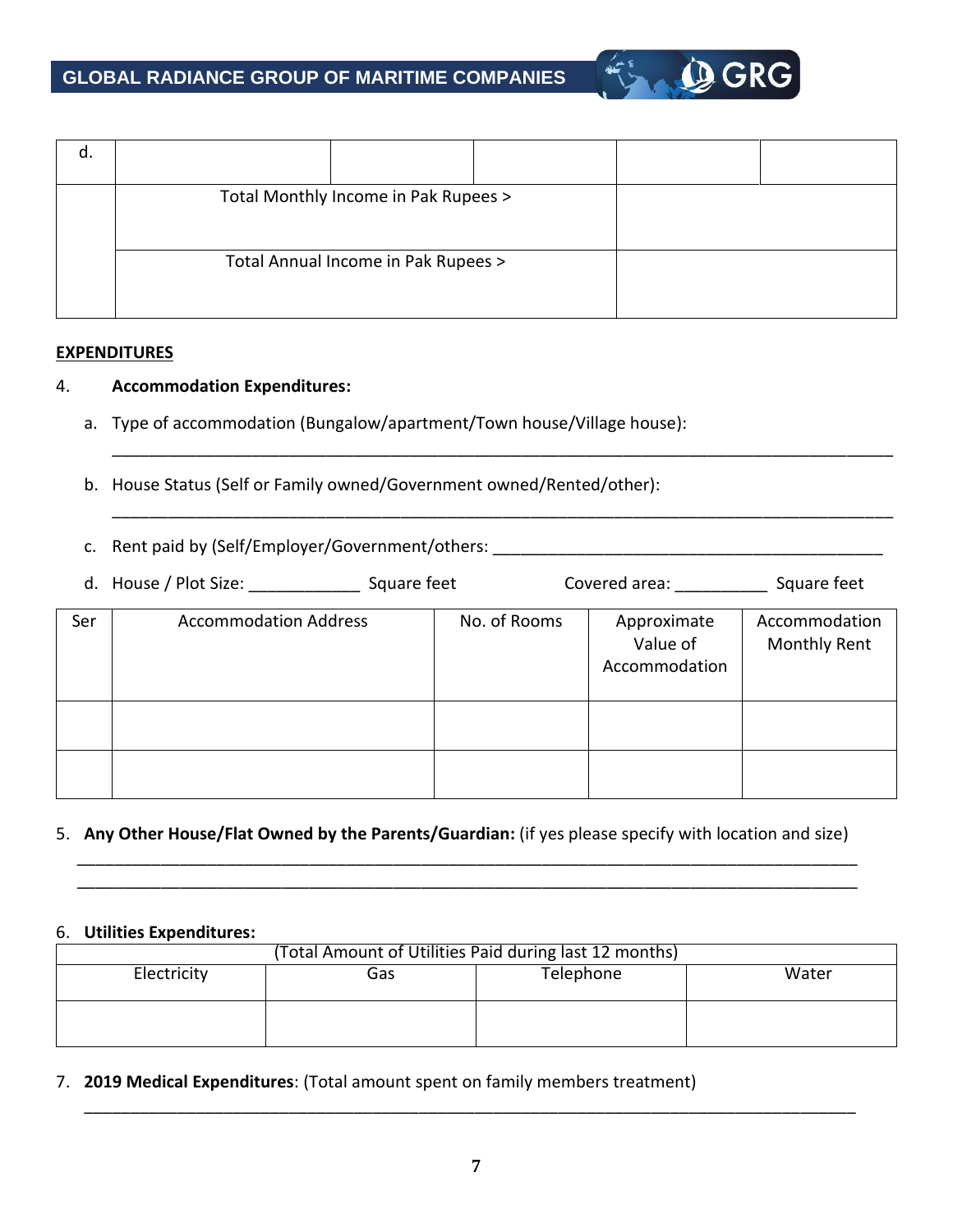

#### 8. **Total Family Expenditure:**

| Education   | Accommodation | <b>Utilities</b> | Medical     | Misc.       | <b>Total Monthly</b> |
|-------------|---------------|------------------|-------------|-------------|----------------------|
| Expenditure | Expenditure   | Expenditure      | Expenditure | Expenditure | Expenditure          |
|             |               |                  |             |             |                      |

#### 9. **Summary of Income & Expenditure:**

| Description                     | Amounts in Pak Rupees |
|---------------------------------|-----------------------|
| <b>Total Annual Income</b>      |                       |
| <b>Total Annual Expenditure</b> |                       |
| Net Annual Disposable Income*   |                       |

\* If the Annual Disposable Income is negative, kindly explain the reasons for the gap, and the arrangements through which the differential gap is met by the family

#### **ASSETS**

#### 10. **Transport Owned by Family Members:** (own use/commercial/agricultural)

| Ser | <b>Transport Type</b> | Make/ | Engine        | Registration | Owned        | Current       |
|-----|-----------------------|-------|---------------|--------------|--------------|---------------|
|     | (Car/ Motorcycle/     | Model | Capacity (cc) | No.          | Since (year) | Market        |
|     | Others*)              |       |               |              |              | Value (in Rs) |
| a.  |                       |       |               |              |              |               |
| b.  |                       |       |               |              |              |               |
| c.  |                       |       |               |              |              |               |
| d.  |                       |       |               |              |              |               |
| e.  |                       |       |               |              |              |               |

\* Others include Tractor, Rickshaw, Bi-Cycle, Motorcycle Rickshaw, Carriage Pick, Truck etc.

11. **Livestock (s):** Specify Type, Quantity and Approximate Value in Pak Rupees

12. **Land (s) / Plot (s) Owned:** Specify Area, Location and Approximate Value in Pak Rupees

\_\_\_\_\_\_\_\_\_\_\_\_\_\_\_\_\_\_\_\_\_\_\_\_\_\_\_\_\_\_\_\_\_\_\_\_\_\_\_\_\_\_\_\_\_\_\_\_\_\_\_\_\_\_\_\_\_\_\_\_\_\_\_\_\_\_\_\_\_\_\_\_\_\_\_\_\_\_\_\_\_\_\_

\_\_\_\_\_\_\_\_\_\_\_\_\_\_\_\_\_\_\_\_\_\_\_\_\_\_\_\_\_\_\_\_\_\_\_\_\_\_\_\_\_\_\_\_\_\_\_\_\_\_\_\_\_\_\_\_\_\_\_\_\_\_\_\_\_\_\_\_\_\_\_\_\_\_\_\_\_\_\_\_\_\_\_ \_\_\_\_\_\_\_\_\_\_\_\_\_\_\_\_\_\_\_\_\_\_\_\_\_\_\_\_\_\_\_\_\_\_\_\_\_\_\_\_\_\_\_\_\_\_\_\_\_\_\_\_\_\_\_\_\_\_\_\_\_\_\_\_\_\_\_\_\_\_\_\_\_\_\_\_\_\_\_\_\_\_\_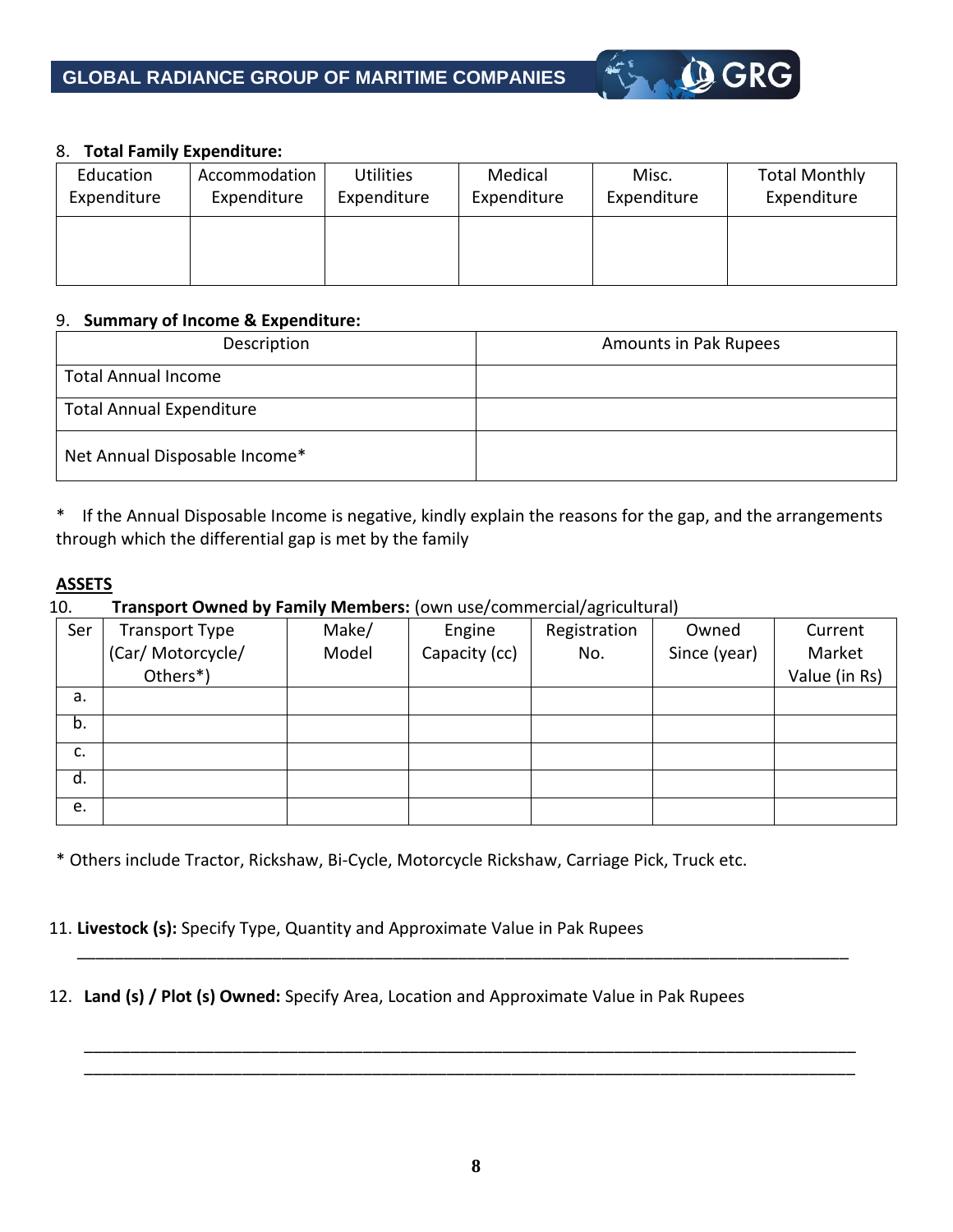# **GLOBAL RADIANCE GROUP OF MARITIME COMPANIES**

|                   | Type              |      |           |                    |             |
|-------------------|-------------------|------|-----------|--------------------|-------------|
| Land Assets Title | (Residential,     | Size | Location  | <b>Current Use</b> | Monthly     |
|                   | Commercial,       |      | (Address) | (On Rent,          | Income from |
|                   | Agricultural etc) |      |           | Lease etc)         | Asset       |
|                   |                   |      |           |                    |             |
|                   |                   |      |           |                    |             |
|                   |                   |      |           |                    |             |
|                   |                   |      |           |                    |             |
|                   |                   |      |           |                    |             |

**Q GRG** 

#### 13. **Other Owned Assets** (Bank balance, Shares, Prize Bonds etc with Current Market Value in Pak Rupees)

| Ser | <b>Assets Title</b>   | Father | Mother | Self | Guardian | Total |
|-----|-----------------------|--------|--------|------|----------|-------|
| a.  |                       |        |        |      |          |       |
| b.  |                       |        |        |      |          |       |
| c.  |                       |        |        |      |          |       |
| d.  |                       |        |        |      |          |       |
|     | Total Value in Rupees |        |        |      |          |       |

#### 14. **Loan taken by or for Applicant Education** (including Family/ Friend Loan with Details of Amount and Lender) **\_\_\_\_\_\_\_\_\_\_\_\_\_\_\_\_\_\_\_\_\_\_\_\_\_\_\_\_\_\_\_\_\_\_\_\_\_\_\_\_\_\_\_\_\_\_\_\_\_\_\_\_\_\_\_\_\_\_\_\_\_\_\_\_\_\_\_\_\_\_\_\_\_\_\_\_\_\_\_\_\_\_\_\_\_\_\_\_\_**

\_\_\_\_\_\_\_\_\_\_\_\_\_\_\_\_\_\_\_\_\_\_\_\_\_\_\_\_\_\_\_\_\_\_\_\_\_\_\_\_\_\_\_\_\_\_\_\_\_\_\_\_\_\_\_\_\_\_\_\_\_\_\_\_\_\_\_\_\_\_\_\_\_\_\_\_\_\_\_\_\_\_\_\_\_\_\_\_\_

\_\_\_\_\_\_\_\_\_\_\_\_\_\_\_\_\_\_\_\_\_\_\_\_\_\_\_\_\_\_\_\_\_\_\_\_\_\_\_\_\_\_\_\_\_\_\_\_\_\_\_\_\_\_\_\_\_\_\_\_\_\_\_\_\_\_\_\_\_\_\_\_\_\_\_\_\_\_\_\_\_\_\_\_\_\_\_\_\_\_

\_\_\_\_\_\_\_\_\_\_\_\_\_\_\_\_\_\_\_\_\_\_\_\_\_\_\_\_\_\_\_\_\_\_\_\_\_\_\_\_\_\_\_\_\_\_\_\_\_\_\_\_\_\_\_\_\_\_\_\_\_\_\_\_\_\_\_\_\_\_\_\_\_\_\_\_\_\_\_\_\_\_\_\_\_\_\_\_\_\_

\_\_\_\_\_\_\_\_\_\_\_\_\_\_\_\_\_\_\_\_\_\_\_\_\_\_\_\_\_\_\_\_\_\_\_\_\_\_\_\_\_\_\_\_\_\_\_\_\_\_\_\_\_\_\_\_\_\_\_\_\_\_\_\_\_\_\_\_\_\_\_\_\_\_\_\_\_\_\_\_\_\_\_\_\_\_\_\_\_ \_\_\_\_\_\_\_\_\_\_\_\_\_\_\_\_\_\_\_\_\_\_\_\_\_\_\_\_\_\_\_\_\_\_\_\_\_\_\_\_\_\_\_\_\_\_\_\_\_\_\_\_\_\_\_\_\_\_\_\_\_\_\_\_\_\_\_\_\_\_\_\_\_\_\_\_\_\_\_\_\_\_\_\_\_\_\_\_\_

#### 15. Any Source of Financing other than Loan (Give Details)

#### 16. **How were admission / 1 st semester fees paid, specify source?**

# 17. **Have you ever got Any Other Scholarships?** (Yes/No) \_\_\_\_\_\_\_\_\_\_\_\_\_\_\_\_\_\_\_\_\_\_\_\_\_\_\_\_\_\_\_\_\_\_\_\_\_\_\_\_\_\_\_

(If yes, fill the details of scholarships below and attach documentary proof of the scholarships)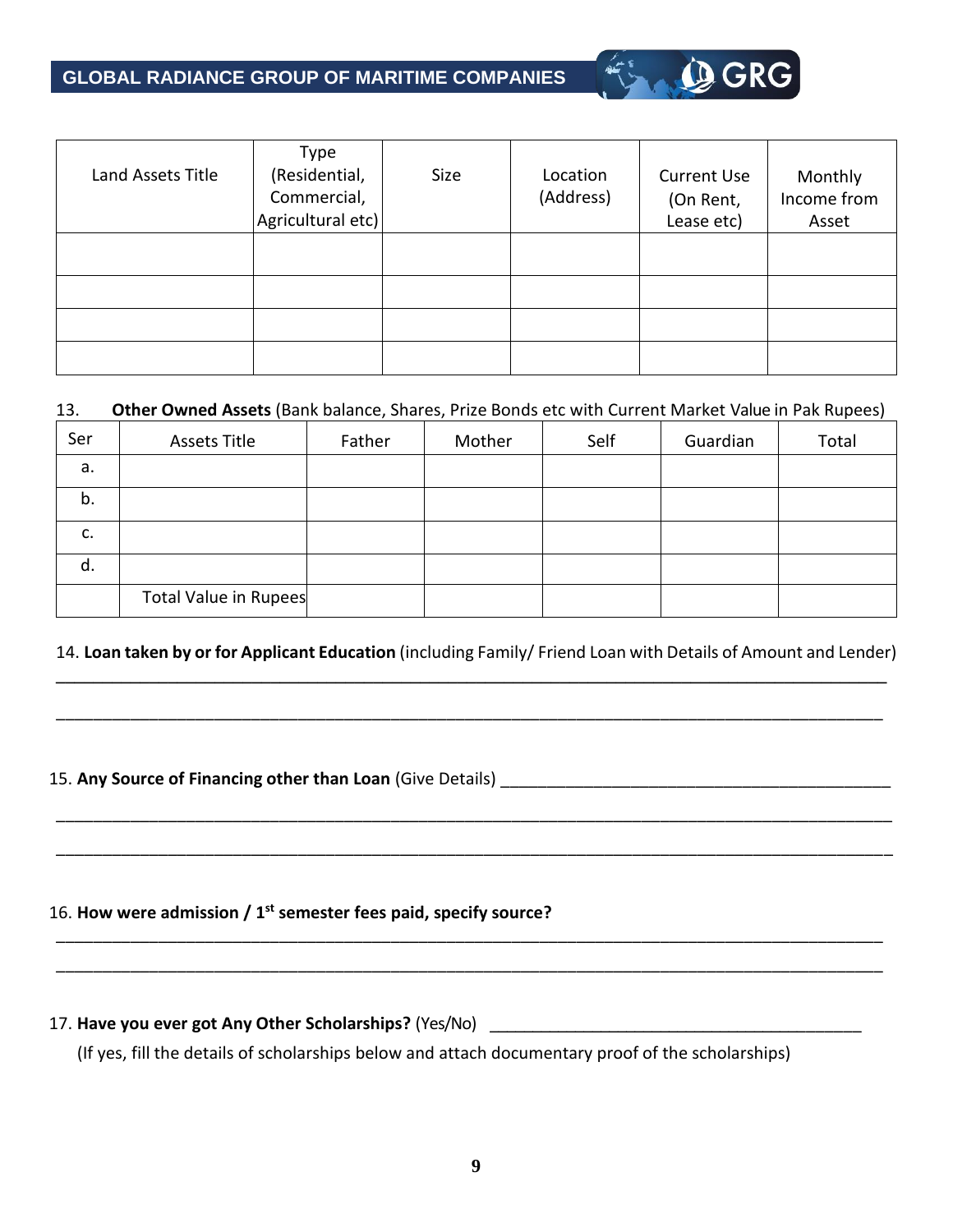# **GLOBAL RADIANCE GROUP OF MARITIME COMPANIES**



| Ser | Name of Institute | Scholarship Name | Total<br>Scholarship<br>Amount | Total<br>Scholarship<br>Period | Class / Level at which<br>Scholarship was<br>Granted |
|-----|-------------------|------------------|--------------------------------|--------------------------------|------------------------------------------------------|
| a.  |                   |                  |                                |                                |                                                      |
| b.  |                   |                  |                                |                                |                                                      |
| c.  |                   |                  |                                |                                |                                                      |

18. **Statement of Purpose** (Explain your suitability for this scholarship, why should you be a choice) - attach separate sheet if required

\_\_\_\_\_\_\_\_\_\_\_\_\_\_\_\_\_\_\_\_\_\_\_\_\_\_\_\_\_\_\_\_\_\_\_\_\_\_\_\_\_\_\_\_\_\_\_\_\_\_\_\_\_\_\_\_\_\_\_\_\_\_\_\_\_\_\_\_\_\_\_\_\_\_\_\_\_\_\_\_\_\_\_\_\_\_\_

\_\_\_\_\_\_\_\_\_\_\_\_\_\_\_\_\_\_\_\_\_\_\_\_\_\_\_\_\_\_\_\_\_\_\_\_\_\_\_\_\_\_\_\_\_\_\_\_\_\_\_\_\_\_\_\_\_\_\_\_\_\_\_\_\_\_\_\_\_\_\_\_\_\_\_\_\_\_\_\_\_\_\_\_\_\_\_

\_\_\_\_\_\_\_\_\_\_\_\_\_\_\_\_\_\_\_\_\_\_\_\_\_\_\_\_\_\_\_\_\_\_\_\_\_\_\_\_\_\_\_\_\_\_\_\_\_\_\_\_\_\_\_\_\_\_\_\_\_\_\_\_\_\_\_\_\_\_\_\_\_\_\_\_\_\_\_\_\_\_\_\_\_\_\_

\_\_\_\_\_\_\_\_\_\_\_\_\_\_\_\_\_\_\_\_\_\_\_\_\_\_\_\_\_\_\_\_\_\_\_\_\_\_\_\_\_\_\_\_\_\_\_\_\_\_\_\_\_\_\_\_\_\_\_\_\_\_\_\_\_\_\_\_\_\_\_\_\_\_\_\_\_\_\_\_\_\_\_\_\_\_\_

\_\_\_\_\_\_\_\_\_\_\_\_\_\_\_\_\_\_\_\_\_\_\_\_\_\_\_\_\_\_\_\_\_\_\_\_\_\_\_\_\_\_\_\_\_\_\_\_\_\_\_\_\_\_\_\_\_\_\_\_\_\_\_\_\_\_\_\_\_\_\_\_\_\_\_\_\_\_\_\_\_\_\_\_\_\_\_

\_\_\_\_\_\_\_\_\_\_\_\_\_\_\_\_\_\_\_\_\_\_\_\_\_\_\_\_\_\_\_\_\_\_\_\_\_\_\_\_\_\_\_\_\_\_\_\_\_\_\_\_\_\_\_\_\_\_\_\_\_\_\_\_\_\_\_\_\_\_\_\_\_\_\_\_\_\_\_\_\_\_\_\_\_\_\_

#### 19. **Monthly Financial Support Available to Applicant from Any Other Sources** (Specify Source & Amount)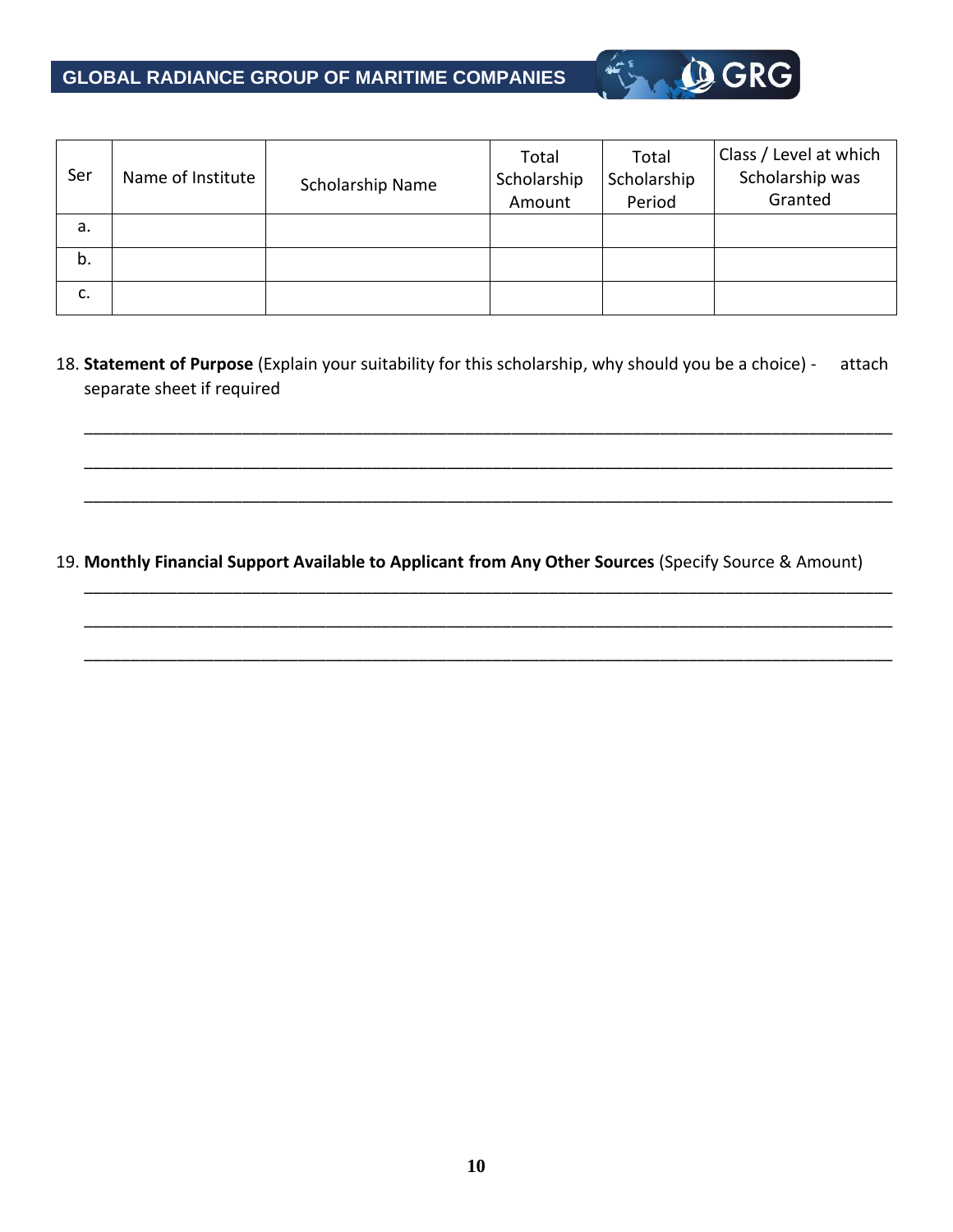#### **PART – 4 UNDERTAKING**

**Q GRG** 

#### I \_\_\_\_\_\_\_\_\_\_\_\_\_\_\_\_\_\_\_\_\_\_\_\_\_\_\_\_\_\_\_\_\_\_\_\_\_ son of \_\_\_\_\_\_\_\_\_\_\_\_\_\_\_\_\_\_\_\_\_\_\_\_\_\_\_\_\_\_\_\_\_\_\_\_\_\_\_\_

solemnly affirm that the information given in this Application form is true and correct to the best of my knowledge and belief. Moreover, I certify that I have completed the **GREEP Needs Based Scholarship Application Form for Undertaking Education-Cum-Training as a Cadet at Pakistan Marine Academy,** correctly and that no information asked therein has been withheld. I do acknowledge the consequences of the intentional concealing of information, provision of inaccurate, irrelevant or outdated data or inclusion of misleading particulars, under the law. I fully understand that my false statement or material omission/suppression of any fact shall render me liable to disciplinary action(s). If any information given in this application is found incorrect or false after grant of financial assistance, GRG/PMA will stop further assistance and the Cadet will have to refund all payment received.

2. Global Radiance Group / Pakistan Marine Academy reserves the right to use information given in this application form for verification and other purposes.

| Applicant's Signatures:     |  |
|-----------------------------|--|
| Applicant's Name:           |  |
| Applicant's CNIC No:        |  |
| Father/Guardian Signatures: |  |
| Father/Guardian Name:       |  |
| Father/Guardian CNIC No:    |  |
| Date:                       |  |

| Right Thumb Impression of the Applicant | Left Thumb Impression of the Applicant |
|-----------------------------------------|----------------------------------------|
|                                         |                                        |
|                                         |                                        |
|                                         |                                        |
|                                         |                                        |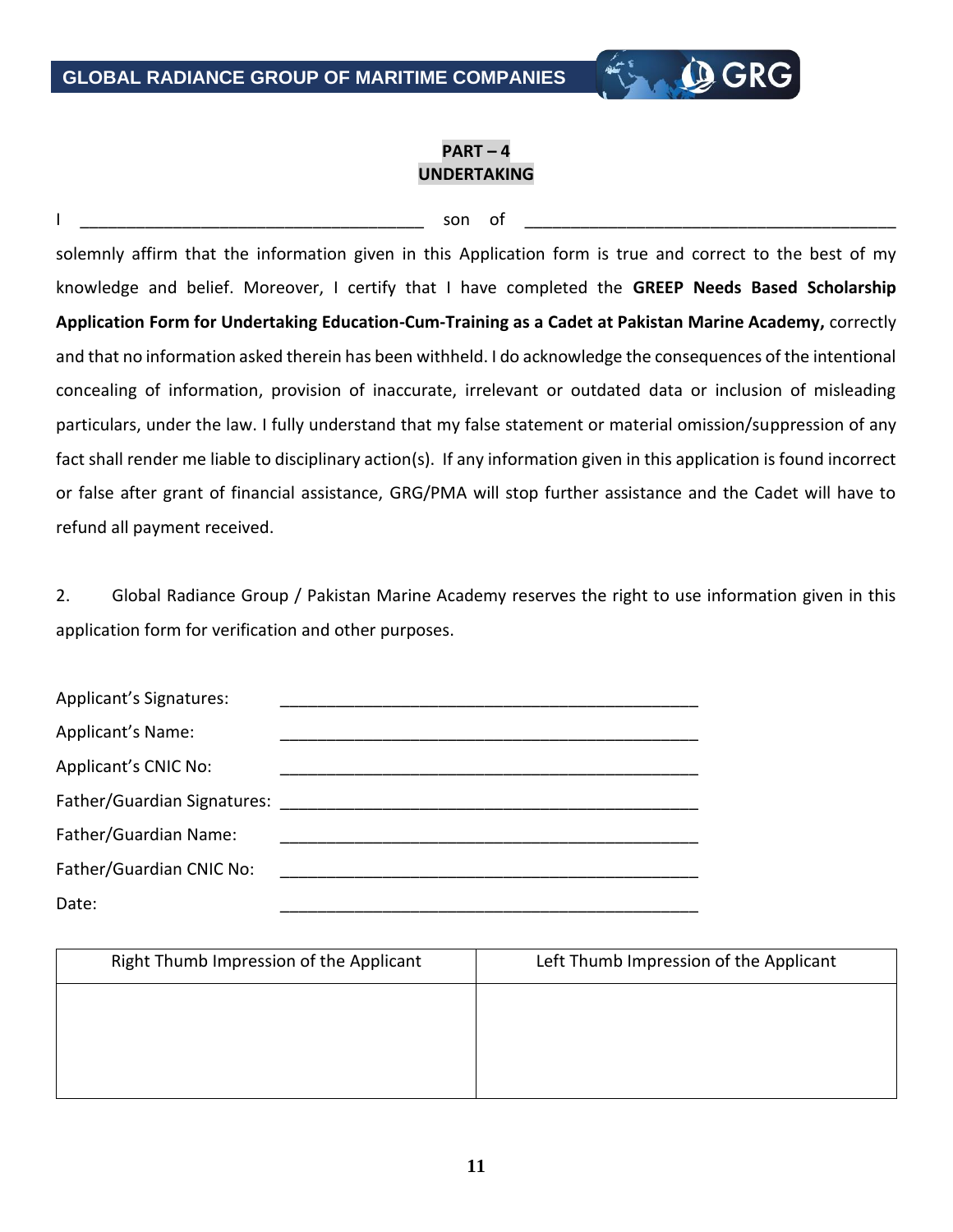

#### **PART – 5 COUNTERSIGNATURES BY FATHER/MOTHER/GUARDIAN**

|                                |    |              |                                                                     |                                                                                                                  |        |             | <b>CNIC</b> |
|--------------------------------|----|--------------|---------------------------------------------------------------------|------------------------------------------------------------------------------------------------------------------|--------|-------------|-------------|
| No.                            |    |              |                                                                     | certify that the particulars/information                                                                         |        |             |             |
| provided                       | by | (Applicant's |                                                                     |                                                                                                                  | having | <b>CNIC</b> | No.         |
|                                |    |              |                                                                     | is correct, current and as per the requirement of the application form.                                          |        |             |             |
|                                |    |              |                                                                     | I also certify that no information has been intentionally withheld by the form filler. I acknowledge that if any |        |             |             |
|                                |    |              |                                                                     | information given in this application is found incorrect or false after grant of financial assistance, further   |        |             |             |
|                                |    |              | assistance will be stopped, and I will refund all payment received. |                                                                                                                  |        |             |             |
| <b>Guarantor's Signatures:</b> |    |              |                                                                     |                                                                                                                  |        |             |             |
| <b>Guarantor's Name:</b>       |    |              |                                                                     |                                                                                                                  |        |             |             |
| <b>Guarantor's CNIC No:</b>    |    |              |                                                                     |                                                                                                                  |        |             |             |
| Guarantor's Relation:          |    |              |                                                                     | <u> 1980 - Jan James James Barnett, fransk politik (d. 1980)</u>                                                 |        |             |             |
| Date:                          |    |              |                                                                     |                                                                                                                  |        |             |             |

| Right Thumb Impression of the Guarantor | Left Thumb Impression of the Guarantor |
|-----------------------------------------|----------------------------------------|
|                                         |                                        |
|                                         |                                        |
|                                         |                                        |
|                                         |                                        |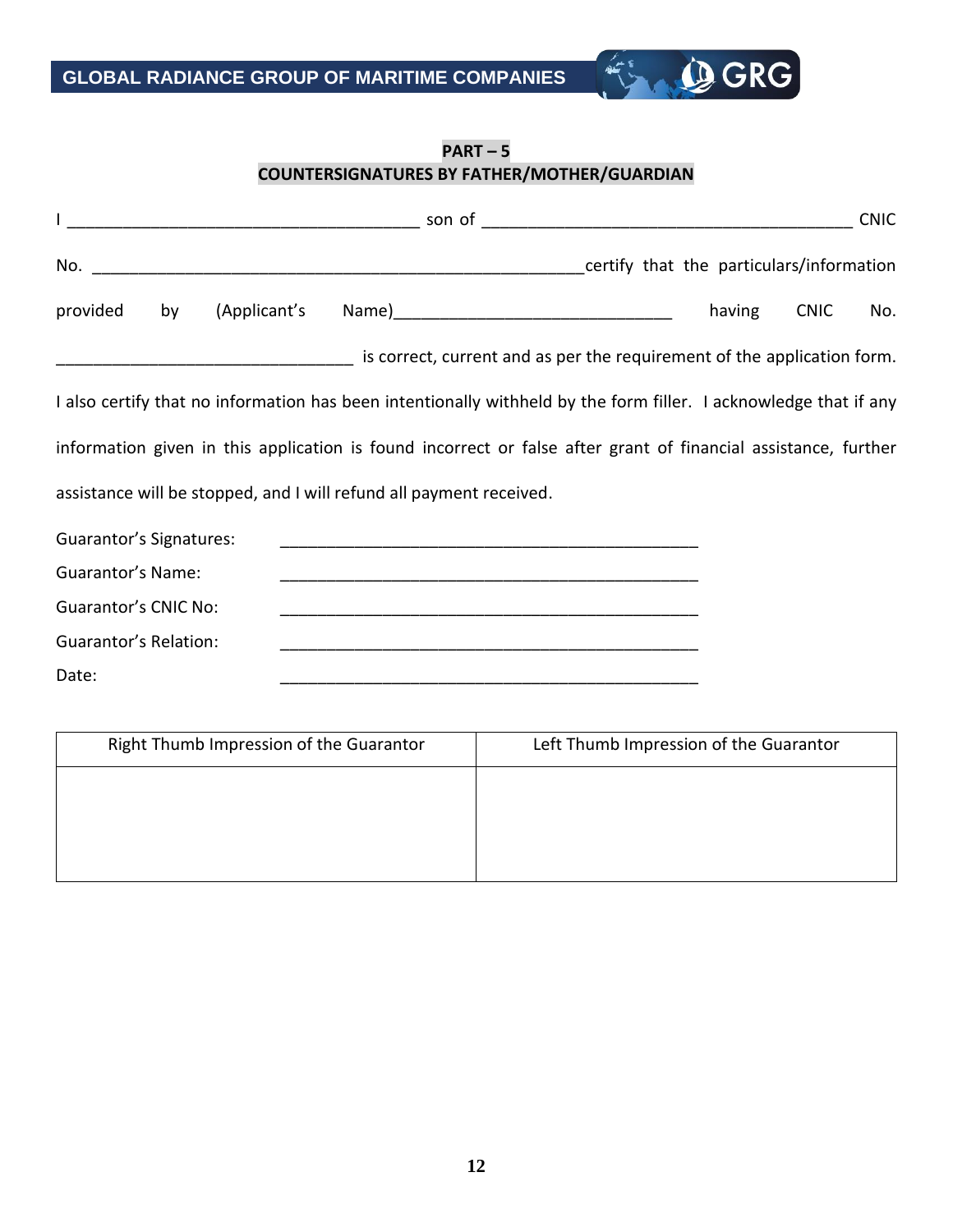#### **AFFIDAVIT (SPECIMEN)**

**Q GRG** 

| (Instructions for preparing Affidavit: Each Page must be printed on stamp paper; other papers are not       |  |  |  |  |  |  |  |
|-------------------------------------------------------------------------------------------------------------|--|--|--|--|--|--|--|
| acceptable. Type on one side of the paper only. This Affidavit needs to be submitted after final selection) |  |  |  |  |  |  |  |

#### **DEED OF AGREEMENT**

For Undertaking a Course of Studies in Associate Degree Program (Nautical/Engineering) at Pakistan Marine Academy Under Global Radiance Education Endowment Program (GREEP).

| Cadet's Name:   | Academy No:   |  |
|-----------------|---------------|--|
| <b>CNIC No:</b> | Batch No:     |  |
| Branch:         | Domicile:     |  |
| Father's Name:  | Father's CNIC |  |
|                 | No:           |  |

Here by called the Approved Student/Cadet has been selected by PMA for the award of scholarship under Global Radiance Education Endowment Program (GREEP) Needs Based Scholarship in the field of study Nautical/Engineering for completion of Two (2) Years academic program. I agree to accept the award of the scholarship on the terms and conditions governing the scholarship award.

Now this deed witnesses as under:

- a. The payment of scholarship admissible under the program shall be made subject to the complete adherence to all rules and regulations governing the scholarship program as well as satisfactory performance in the authorized studies / discipline/degree program.
- b. I shall not change the specified discipline/course of studies nor register myself for any other course or program/University/Institute without prior approval of PMA.
- c. In case of selection at any other scholarship scheme, I will immediately report the same to the Academy.
- d. In case I fail to qualify the course / degree for which I was awarded scholarship, the Academy reserves the right to recover all the payment received.
- e. My Parents/ Guardian are unable to financially support his education.
- f. I acknowledge that the Scholarship will be terminable in the following cases:
	- 1) If the Cadet fails to maintain 2.5 cumulative GPA in every semester.
	- 2) If the Cadet fails to maintain class attendance of 90%.
	- 3) If the Cadet is involved in malicious/undesirable activities.
	- 4) If the Cadet fails to obey or act in accordance with PMA's order directing him, he will be liable to action under Cadets Discipline and General Order.
	- 5) If punished because of his involvement in violation of the Academy rules, damage to institute property, misbehavior with instructor or staff or colleagues or any other disciplinary action.
	- 6) If the information provided in the forms is found incorrect at any time during training period.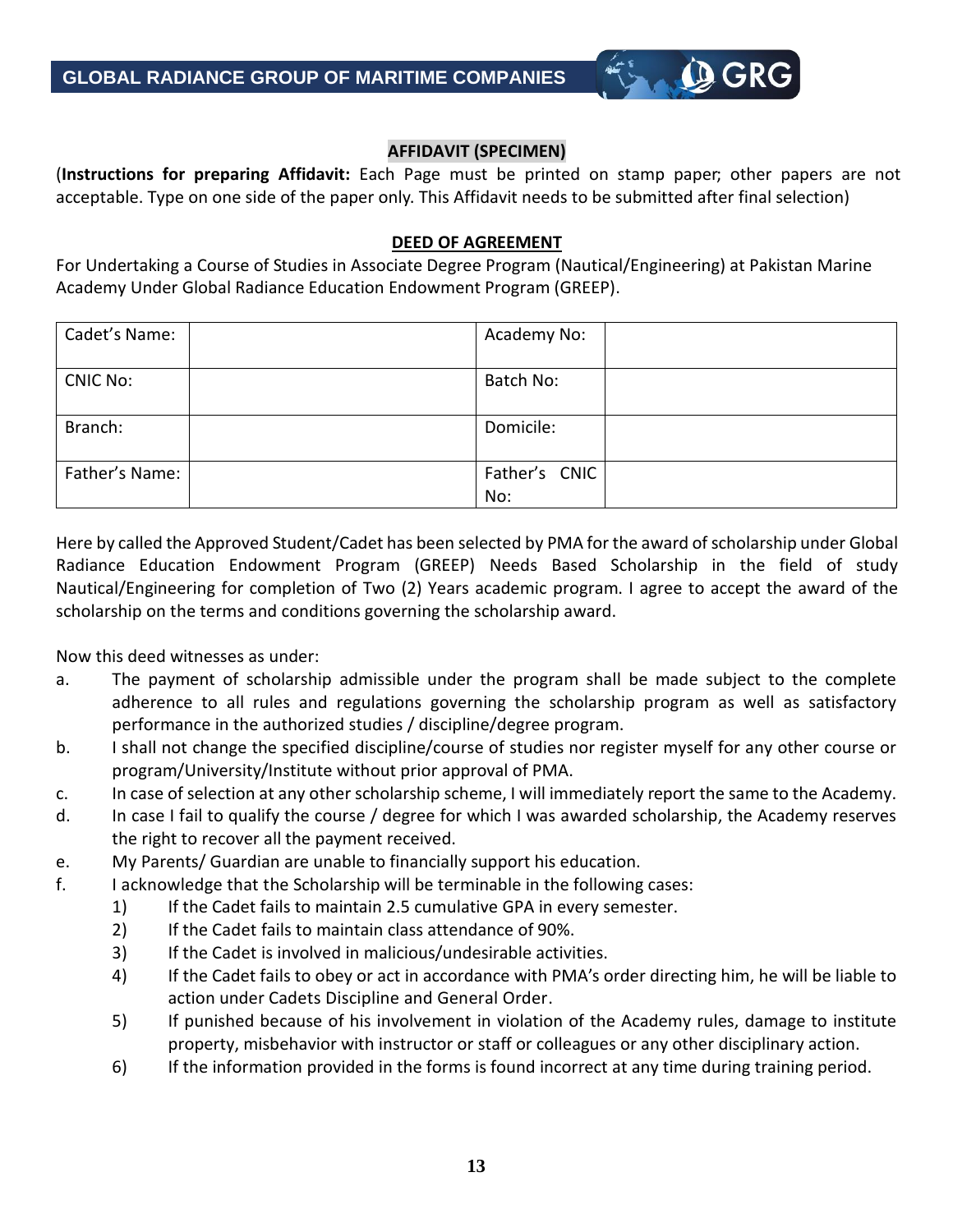# **GLOBAL RADIANCE GROUP OF MARITIME COMPANIES**

AND I FURTHER COVENANT THAT in case of breach of any of the above terms and conditions as well as the rules / terms and conditions those governing scholarship award, I shall be bound to obey the orders as prescribed and assessed by PMA which shall be final and conclusive.

**Q**GRG

IN WITNESS WHEREOF, the parties aforementioned have signed this deed in token of acceptance thereof.

| Applicant's Signatures: ___________________________ |  |
|-----------------------------------------------------|--|
|                                                     |  |
|                                                     |  |
|                                                     |  |
|                                                     |  |
| Witness 1 Signatures: __________________________    |  |
|                                                     |  |
| Witness 1 CNIC No: ________________________________ |  |
|                                                     |  |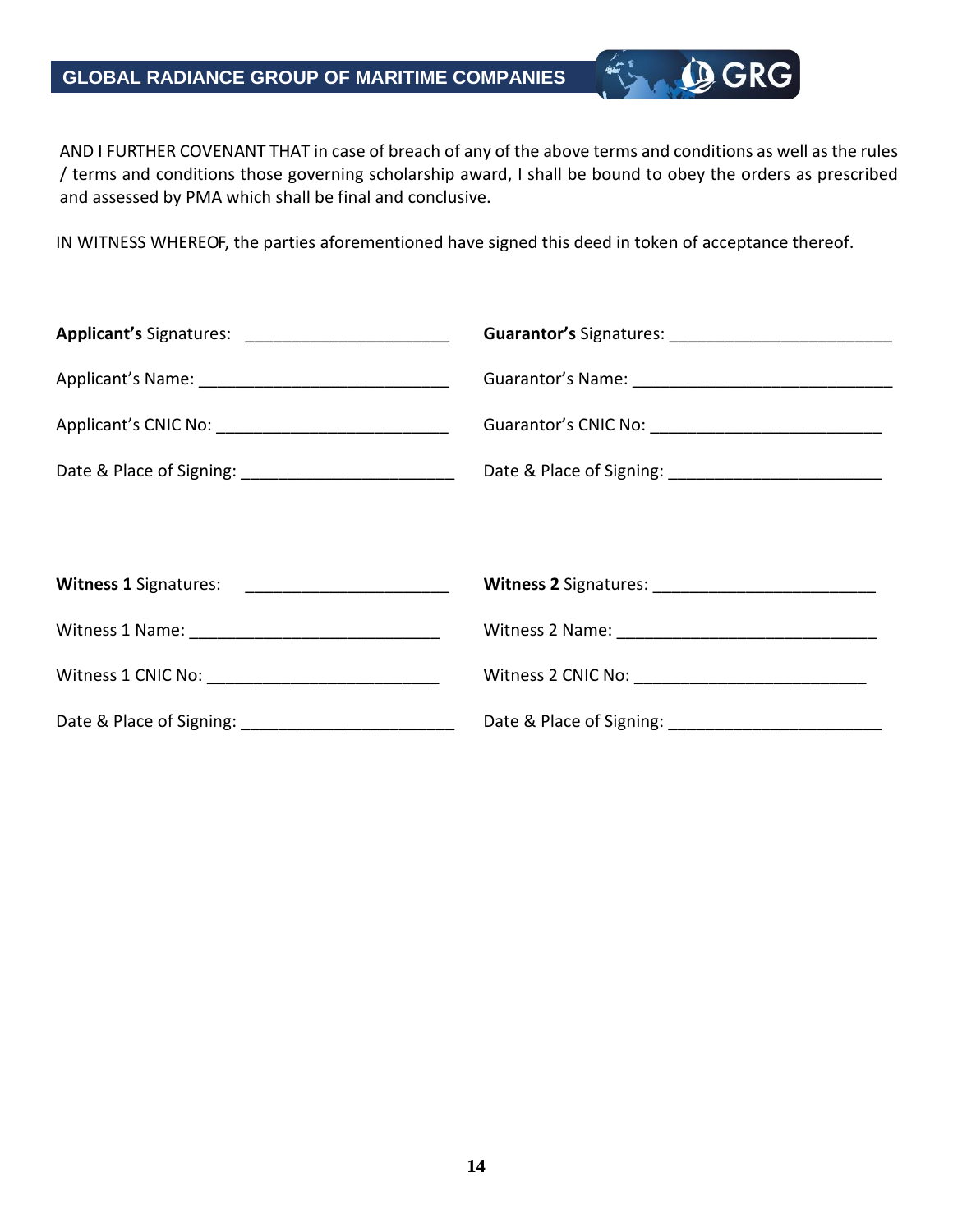#### **APPLICATION FORM CHECKLIST**

S OGRG

| Ser | <b>Description</b>                                             | <b>Tick When Completed / Attached</b> |
|-----|----------------------------------------------------------------|---------------------------------------|
| 1.  | Copies of CNIC                                                 |                                       |
|     | Self<br>٠                                                      |                                       |
|     | Father<br>٠                                                    |                                       |
|     | Mother<br>п                                                    |                                       |
|     | Guardian<br>$\blacksquare$                                     |                                       |
| 2.  | Copy of Domicile                                               |                                       |
| 3.  | Copy of Family Registration Certificate (FRC) from NADRA       |                                       |
| 4.  | Copies of NTN Certificates (only if applicable)                |                                       |
|     | Father<br>π.                                                   |                                       |
|     | Mother<br>٠                                                    |                                       |
|     | <b>Brothers</b><br>٠                                           |                                       |
|     | Sisters (unmarried)<br>п                                       |                                       |
|     | Guardian<br>$\blacksquare$                                     |                                       |
| 5.  | Salary Certificates of (only if applicable)                    |                                       |
|     | Father<br>٠                                                    |                                       |
|     | Mother<br>٠                                                    |                                       |
|     | <b>Brothers</b><br>٠                                           |                                       |
|     | Sisters (unmarried)<br>п                                       |                                       |
|     | Guardian<br>٠                                                  |                                       |
| 6.  | Copies of last 3 months utility bills                          |                                       |
|     | Electricity<br>п                                               |                                       |
|     | Gas<br>٠                                                       |                                       |
|     | Telephone<br>п                                                 |                                       |
|     | Water<br>$\blacksquare$                                        |                                       |
|     | Landline / Cell phone (s)<br>п                                 |                                       |
| 7.  | Copies of all Property documents held in the name of:          |                                       |
|     | Self<br>٠                                                      |                                       |
|     | Father<br>٠                                                    |                                       |
|     | Mother<br>٠                                                    |                                       |
|     | <b>Brothers</b><br>٠                                           |                                       |
|     | Sisters (unmarried)<br>٠                                       |                                       |
|     | Guardian<br>٠                                                  |                                       |
|     |                                                                |                                       |
| 8.  | Copies of rent agreement (if applicable)                       |                                       |
| 9.  | Details of moveable & immoveable properties including jewelry, |                                       |
|     | shares, saving certificates/bonds, vehicles etc.               |                                       |
| 10. | Copies of last / latest fee receipts of self and siblings      |                                       |
| 11. | Copies of Medical bills/ expenditure related documents (where  |                                       |
|     | applicable)                                                    |                                       |